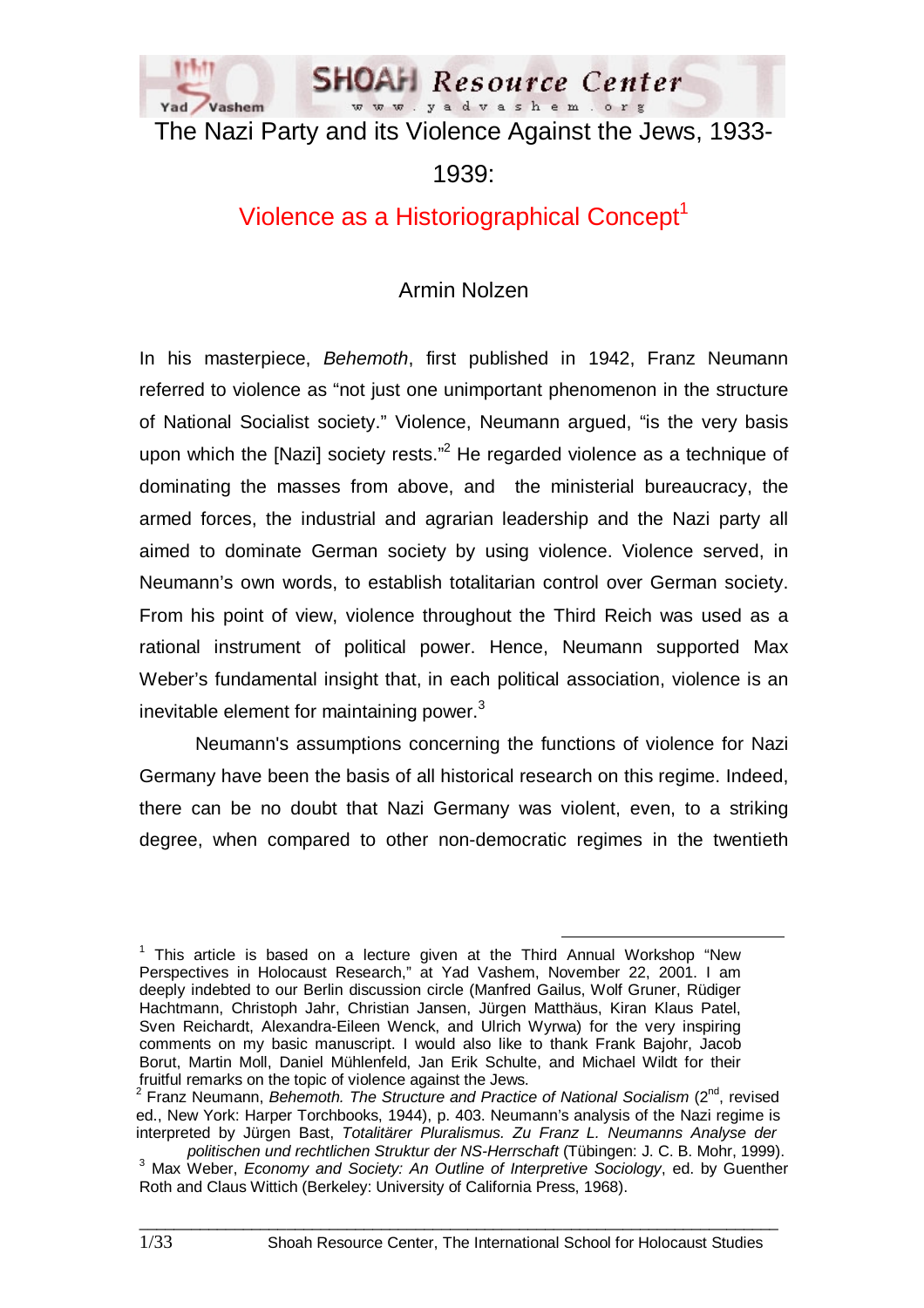

century.<sup>4</sup> The impact of Nazi violence has been described thoroughly, primarily focusing on the terror and brutality of the Gestapo<sup>5</sup> and the SS.<sup>6</sup> During the Nazi period, these two agencies were at the center of the violence, with their actions directed against their declared enemies--Communists and Social Democrats, the Catholic Church, Homosexuals, so-called Gypsies, and Jews. Most historical studies on this violence have concentrated on the persecution of the Jews and later on the Holocaust.<sup>7</sup> This is not surprising, for the Holocaust marked the pivotal point of all Nazi politics.

As far as the persecution of the Jews between 1933 and 1939 is concerned, little is known about the anti-Jewish violence of the Nazi party, its divisions (*Gliederungen*) and affiliated organizations (*angeschlossene*  Verbände).<sup>8</sup> This is somewhat strange because, after the Nazi rise to power on January 30, 1933, violent acts against Jews were mainly perpetrated by members of the Nazi party. There was also a certain continuity to this anti-Jewish violence from the so-called "time of struggle" (*Kampfzeit*) of the Nazi party between 1925 and 1932. During this period the SA terrorized Communists, Social Democrats, and Jews.<sup>9</sup> Regarding the Nazi party's rise to the scope of a mass movement before 1933, its antisemitic propaganda

<sup>4</sup> The best typology of non-democratic regimes is offered by Juan J. Linz, "Totalitarian and Authoritarian Regimes," in Fred I. Greenstein and Nelson W. Polsby, eds., *Handbook of Political Science*, vol. III: *Macropolitical Theory* (Reading: Addison-Wesley, 1975), pp. 175- 411.

 $5$  The most detailed analysis of the Gestapo is to be found in the two volumes by Klaus-Michael Mallmann and Gerhard Paul, eds., *Die Gestapo. Mythos und Realität*, and *Die Gestapo im Zweiten Weltkrieg. 'Heimatfront' und besetztes Europa* (Darmstadt:

Wissenschaftliche Buchgesellschaft, 1995-2000).<br><sup>6</sup> There is no comprehensive history of the SS. The best topical accounts are the editors' introduction in *Der Dienstkalender Heinrich Himmlers 1941/42*, ed. by Peter Witte, et al. (Hamburg: Christians, 1999), pp. 13-96; Jan Erik Schulte, *Zwangsarbeit und Vernichtung: Das Wirtschaftsimperium der SS. Oswald Pohl und das SS-Wirtschafts-Verwaltungshauptamt 1933-1945* (Paderborn: Schoeningh, 2001). 7

<sup>&</sup>lt;sup>7</sup> See the brilliant studies by Raul Hilberg, *The Destruction of the European Jews* (Chicago: Quadrangle Books, 1961); Saul Friedländer, *Nazi Germany and the Jews*, vol. I: *The Years of Persecution 1933-1939* (London: Weidenfeld & Nicolson, 1997), and Peter Longerich, *Politik der Vernichtung. Eine Gesamtdarstellung der nationalsozialistischen Judenverfolgung*

<sup>(</sup>Munich: Piper, 1998). <sup>8</sup> On the history of the Nazi party, see Dietrich Orlow, *The History of the Nazi Party*, 2 vols. (Newton Abbot: David & Charles, 1969-1973); Johnpeter H. Grill, *The Nazi Movement in Baden 1920-1945* (Chapel Hill: University of North Carolina Press, 1983); Michael H. Kater, *The Nazi Party. A Social Profile of Members and Leaders, 1919-1945* (Cambridge: Cambridge University Press, 1983), and Kurt Pätzold and Manfred Weissbecker, *Geschichte der NSDAP* 

*<sup>1920</sup> bis 1945* (Cologne: PapyRossa, 1998). <sup>9</sup> Sven Reichardt, *Faschistische Kampfbünde. Gewalt und Gemeinschaft im italienischen Squadrismus und in der deutschen SA* (Köln: Böhlau, 2002).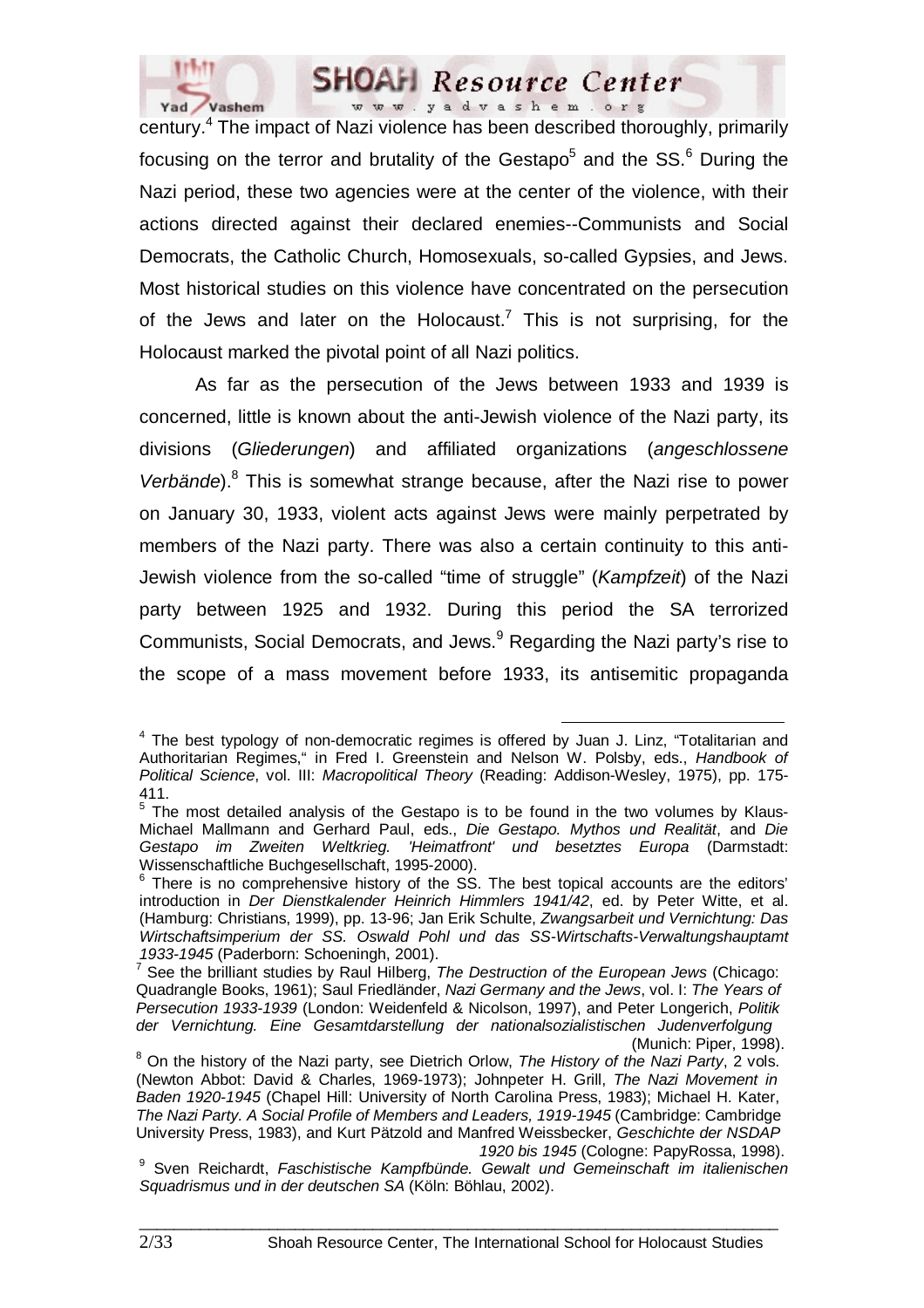

seems to have been far more important than most scholars have assumed until now.<sup>10</sup> Dirk Walter points out that, after World War I, anti-Jewish violence had been a widespread phenomenon in German society.<sup>11</sup> This became even truer of the Third Reich.

This article will analyze the anti-Jewish violence of the Nazi party between 1933 and 1939. It will evaluate both the forms and the functions of violent acts against the Jews as far as the Nazi party, its divisions and affiliates as a political body is concerned. Following the sociologist Heinrich Popitz, I define violence as "every action of power that leads to an intended physical injury of others."12 His definition of violence includes three power actions: actions that are physically harmful; actions that cause economic damage; and actions that lead to a decreased social participation.<sup>13</sup> Popitz, unlike Weber, for example, does not restrict violence to an inevitable act for maintaining power within associations. Popitz defines it as an execution of power actions that inflict pain. With this definition, it is possible to analyze violent actions of individuals or social groups that are institutionalized to a minor degree. The Nazi party was actually a political body whose integrational force, as compared to communist parties, was low.<sup>14</sup> The Nazi party only aspired to be a totalitarian organization, but in reality this was never the  $case.<sup>15</sup>$ 

<sup>&</sup>lt;sup>10</sup> Oded Heilbronner, "The Role of Nazi Antisemitism in the Nazi Party's Activity and Propaganda: A Regional Historiographical Study," *Leo Baeck Institute Year Book*, vol. XXXV (1990), pp. 397-439; idem, "Where Did Nazi Anti-Semitism Disappear to? Anti-Semitic Propaganda and Ideology of the Nazi Party, 1929-1933. A Historiographic Study," *Yad Vashem Studies*, vol. XXI (1991), pp. 263-286. 11 Dirk Walter, *Antisemitische Kriminalität und Gewalt. Judenfeindschaft in der Weimarer* 

*Republik* (Bonn: Dietz, 1999).<br><sup>12</sup> Heinrich Popitz, *Phänomene der Macht*, 2<sup>nd</sup>, revised ed. (Tübingen: Mohr, 1992), p. 48 (my

translation). See Trutz von Trotha, "Zur Soziologie der Gewalt," in idem, ed., *Soziologie der Gewalt. Sonderheft der Kölner Zeitschrift für Soziologie und Sozialpsychologie* (Köln: Westdeutscher Verlag, 1997), pp. 9-56.<br><sup>13</sup> Popitz, Phänomene, p. 44.

<sup>&</sup>lt;sup>14</sup> See the convincing analysis by Klaus Michael Mallmann, *Kommunisten in der Weimarer Republik. Sozialgeschichte einer revolutionären Bewegung* (Darmstadt: Wissenschaftliche Buchgesellschaft, 1996), pp. 304-394.

<sup>15</sup> I disagree with Andreas Wirsching, *Vom Weltkrieg zum Bürgerkrieg? Politischer Extremismus in Deutschland und Frankreich 1918-1933/39. Berlin und Paris im Vergleich* (Munich: Oldenbourg, 1999), pp. 1-23 and 437-467, who interprets the NSDAP as a total organization by constructing an ideal type of a totalitarian party.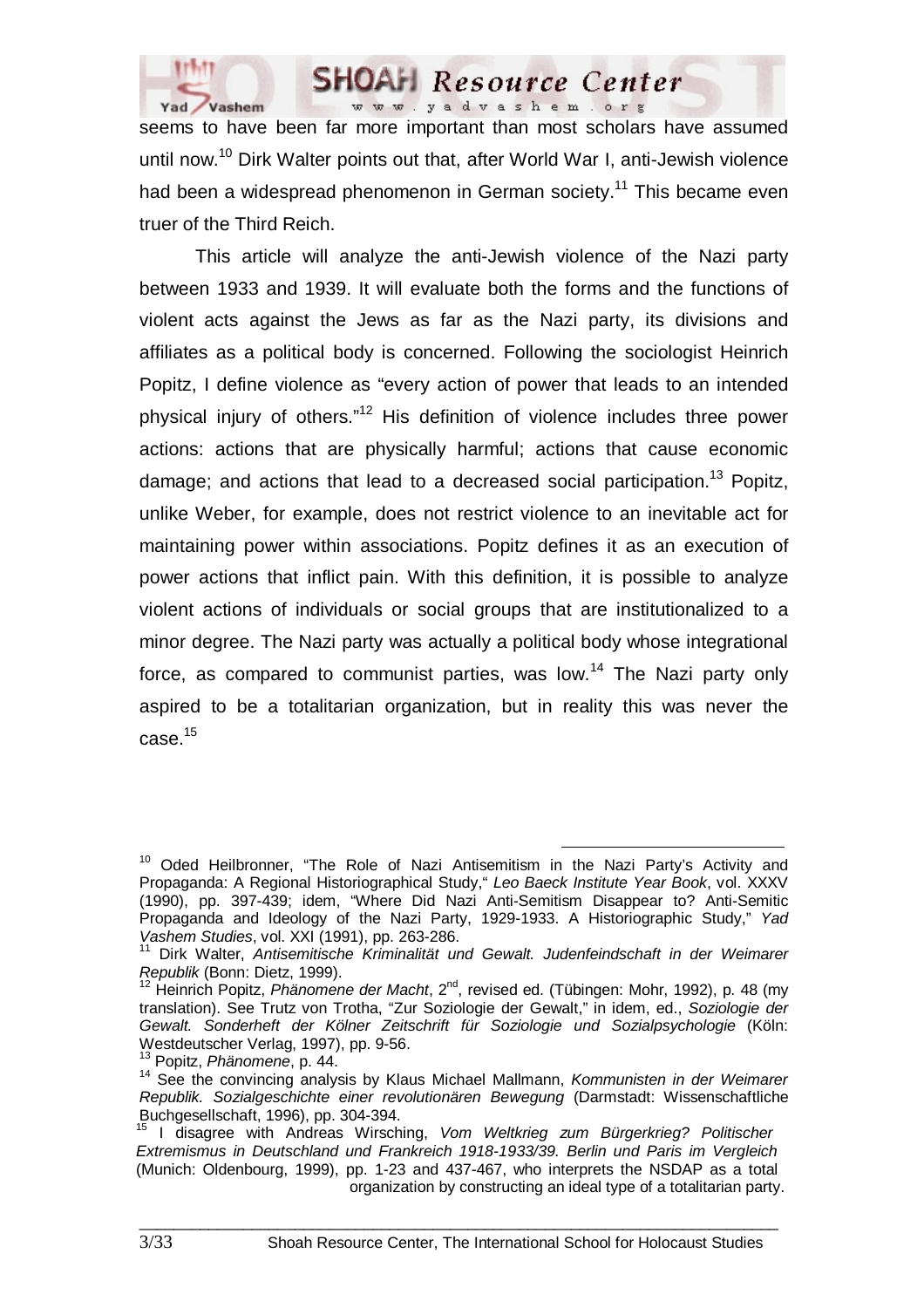

Michael Wildt has made an important contribution to the topic of anti-Jewish violence in Nazi Germany in general.<sup>16</sup> His empirical analysis primarily evaluates anti-Jewish violence in the middle Franconian town of Treuchtlingen, looking for the prerequisites for the disintegration of civil values and legal norms that led to violent actions against the Jews. Wildt is interested in how violent actions against Jews spread and in how bystanders were transformed into perpetrators. He thoroughly describes the different forms of violent actions against the Jews in Treuchtlingen, mainly promoted by local SA and SS activists. As far as his questionnaire is concerned, Wildt remains rather vague; nor does he explore the genesis of violent acts against the Jews or offer explanations of the functions of anti-Jewish violence for the Nazi party. Both aspects are a consequence of Wildt's failure to contextualize anti-Jewish violence within the Nazi party's policies in general. Wildt tends to treat the Nazi party as a monolithic entity that encouraged anti-Jewish violence almost automatically and to neglect the functions of these violent acts within the party itself. It is, however, vital to analyze both forms and functions of the Nazi party's anti-Jewish violence. Otherwise, the functional aspects of violence might be overlooked.<sup>17</sup>

#### **The April Boycott and the Party Revolution from Below, 1933-1935**

The first wave of anti-Jewish violence by the Nazi party, its divisions and affiliates, was launched right after the elections of March 5, 1933. This violence was part of a broader impact on German banks, department stores, and chambers of trade and commerce and belonged to the massive "Party revolution from below" with which the Nazi Party began its metamorphosis into the Third Reich.<sup>18</sup> It was promoted by the NS-Hago (Nationalsozialistsche

<sup>&</sup>lt;sup>16</sup> Michael Wildt, "Violence Against the Jews in Germany 1933-1939," in David Bankier, ed., *Probing the Depths of German Antisemitism: German Society and the Persecution of the Jews*, *1933-1941* (Jerusalem: Yad Vashem, 2000), pp. 181-209. Wildt is currently preparing a monographic study on street violence against the Jews in Germany between 1930 and 1939.

<sup>17</sup> The following remarks are based on my Ph.D. dissertation, *Rudolf Hess, Martin Bormann und die Geschichte der NSDAP, 1933-1945*, under the supervision of Prof. Dr. Hans Mommsen (Ruhr-University, Bochum) to be completed this year. For this article, I used all the files of the Nazi party, its divisions and affiliated organizations in the Bundesarchiv Berlin (BA), and regional party sources on the Rhine-Ruhr-Region, Lower Bavaria, Upper Silesia, and Austria.

<sup>18</sup> Martin Broszat, *The Hitler State: The Foundation and Development of the Internal Structure of the Third Reich* (London: Longman House, 1981), pp. 191-240, especially pp. 195-201. For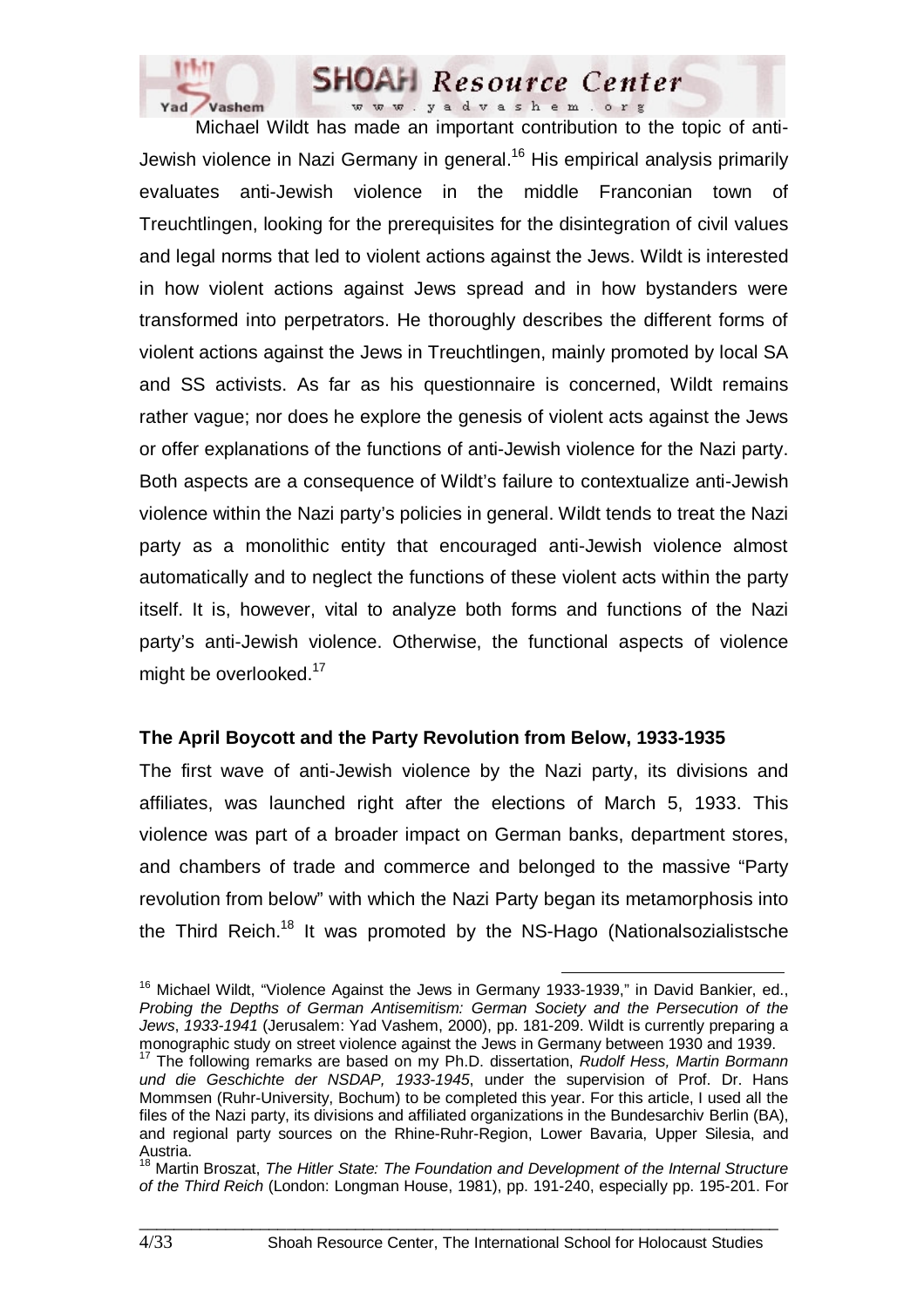

Handwerks-, Handels- und Gewerbe-Organisation), a radical antisemitic association representing the German middle class. Other participating Nazi party agencies were, of course, the SA, SS, and NSBO (Nationalsozialistische Betriebszellenorganisation), a trade-union-like Nazi association with nearly 300,000 members, mainly white-collar employees and manual workers.<sup>19</sup> Last but not least, the BNSDJ (Bund Nationalsozialistischer Deutscher Juristen), in the early days of the regime, strove violently to exclude Jewish judges and lawyers from jurisprudence and jurisdiction.<sup>20</sup>

The March 1933 anti-Jewish riots started in the Ruhr district and immediately spread all over the Reich. Everywhere the performance was the same: party activists and divisions marched in front of Jewish-owned business and enterprises, distributed handbills with the slogan "Germans, don't buy at Jewish shops," and photographed "Aryan" customers.<sup>21</sup> SA activists broke into Jewish lodgings, carried out "house searches," maltreated Jews and arrested them. There were also killings. In Straubing, Bavaria, on March 15, 1933, a Jewish businessman was shot by unidentified uniformed men. After a decree prohibiting "encroachments against the economy" drafted by the Reich Minister of the Interior a few days later, the Nazi party's violent action against the Jews almost entirely ceased. But at the end of March 1933, anti-Jewish violence was activated again. This time Hitler himself decided to launch a nationwide boycott against Jewish enterprises, physicians, and lawyers to be

 $\Box$ 

 $\overline{a}$ 

Broszat's model of the party revolution from below, see my own article, "Martin Broszat, der 'Staat Hitlers' und die NSDAP. Einige Bemerkungen zur 'funktionalistischen' Interpretation des 'Dritten Reiches'," *Revue d'Allemagne et des Pays de langue allemande*, vol. 32 (2000), pp. 433-450.

<sup>19</sup> The study by Volker Kratzenberg, *Arbeiter auf dem Weg zu Hitler? Die nationalsozialistische Betriebszellen-Organisation. Ihre Entstehung, ihre Programmatik, ihr Scheitern 1927-1934* (Frankfurt am Main: Peter Lang, 1987), pp. 123-142 and 149-167, pays little attention to the NSBO's anti-Jewish actions.

<sup>20</sup> Ludwig Foerder, "Der erste Pogrom auf ein deutsches Gericht," Yad Vashem Archives (YVA), O.2/130. See Lothar Gruchmann, *Justiz im Dritten Reich 1933-1940. Anpassung und*  Unterwerfung in der Ära Gürtner, 2<sup>nd</sup> ed. (Munich: Oldenbourg, 1990), pp. 124-168, especially pp. 125-127. Michael Sunnus, *Der NS-Rechtswahrerbund (1928-1945). Zur Geschichte der nationalsozialistischen Juristenorganisation* (Frankfurt am Main: Peter Lang, 1990), pp. 55-63, is rather fragmentary.

<sup>21</sup> Documentary evidence is in Hauptstaatsarchiv Düsseldorf, Regierung Düsseldorf, No. 23883. See Uwe Dietrich Adam, *Judenpolitik im Dritten Reich* (Düsseldorf: Droste, 1972), pp. 46-48; Friedländer, *Nazi Germany*, vol. I, pp. 18-19; Longerich, *Politik der Vernichtung*, pp. 26- 30.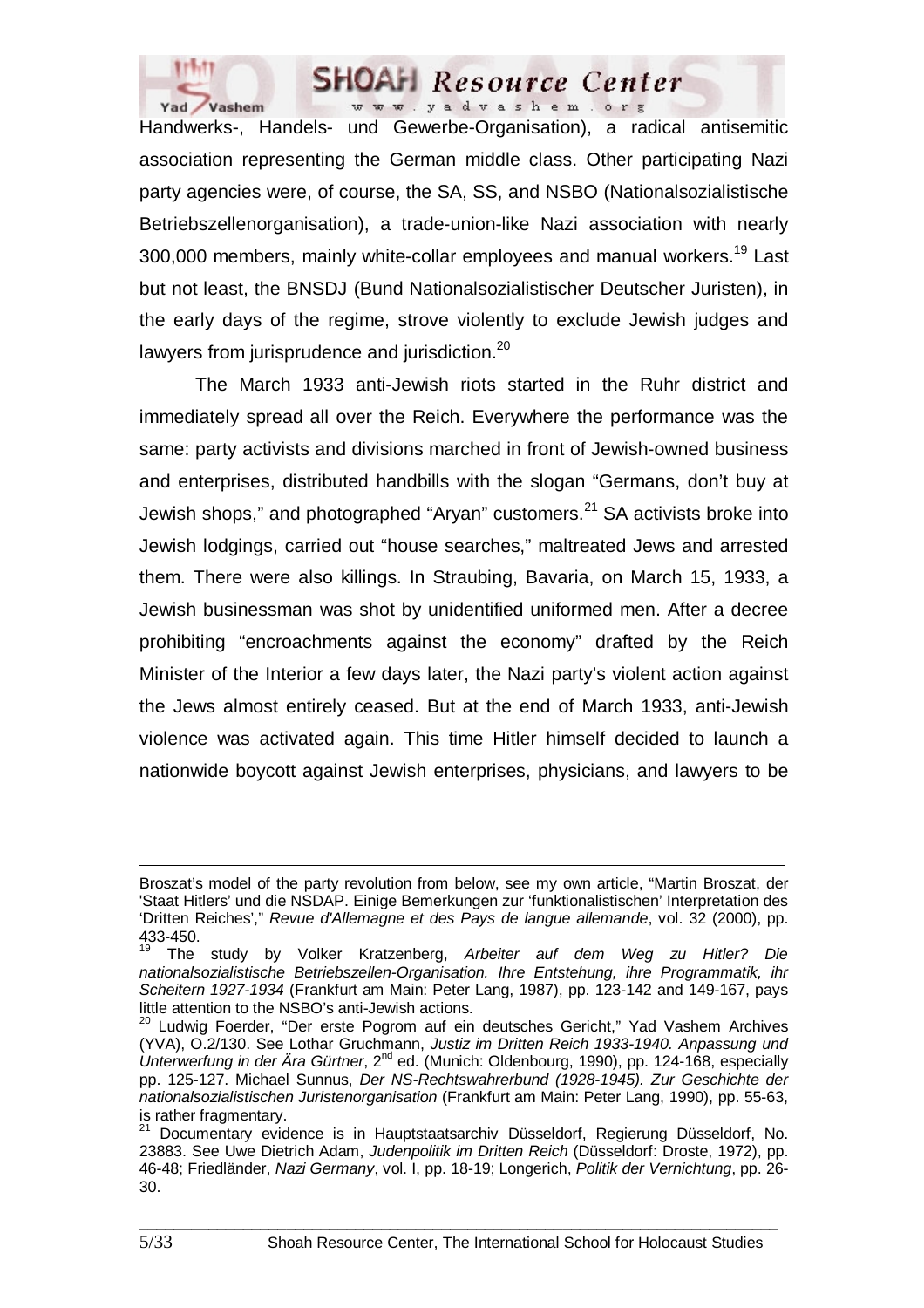

organized by the Nazi party.<sup>22</sup> This boycott was to begin on Saturday morning, April 1, 1933, and was aimed at stopping the anti-Nazi campaign in the United States. German Jews were to be blamed for the so-called Jewish atrocity propaganda by boycotting their businesses. Therefore, Hitler, other Nazi leaders, and even the conservative ministers held the German Jews as hostages in order to "fight" against this "atrocity propaganda".

Within the Nazi party, the boycott of Jewish enterprises and professional businesses was prepared by a new "action committee" presided over by the Upper Franconian *Gauleiter* Julius Streicher, a radical antisemite. On the regional and local level, it was organized by other "action committees" led by the NS-Hago's regional and local branches. They were to mobilize the entire Nazi party, primarily local SA and SS activists, to participate in the boycott. On Friday evening, March 31, 1933, the NSDAP held mass meetings all over the Reich to prepare the propaganda for this boycott. At these meetings the Nazi party's *Hoheitsträger* – the *Gauleiter*, the district leaders (*Kreisleiter*) and the local leaders (*Ortsgruppenleiter*) –, and the branch leaders of the NS-Hago agitated against Jews and the "Jewish economy" that should be smashed.23 All Nazi party members living in the *Gaus*, districts, and local branches had to attend to act on these appeals. This was of major importance for the success of the boycott. The boycott was primarily aimed at demonstrating abroad that "German people" were against the Jews but were acting "legally" against them. The party activists were ordered not to be violent.

The boycott began throughout the Reich on the morning of April 1, 1933, at 10 A.M. SA and SS activists blocked the entrances to "Jewish" enterprises, doctors' practices, and lawyers' offices.<sup>24</sup> According to a radio

22 See the Nazi party's proclamation, *Völkischer Beobachter*, March 29, 1933; Hitler's statement at the cabinet meeting, March 29, 1933, *Akten der Reichskanzlei. Die Regierung Hitler 1933-1938*, Part 1: *1933/34*, 2 vols., ed. by Karl-Heinz Minuth (Boppard am Rhein: Harald Boldt, 1983), vol. I, pp. 270-274, especially p. 271; Longerich, *Politik der Vernichtung*, p. 35.

<sup>23</sup> See proceedings in the *Gaus* of Lower Franconia and Cologne-Aachen in Herbert Schultheis, *Juden in Mainfranken 1933-1945 unter besonderer Berücksichtigung der Deportation der Würzburger Juden* (Neustadt an der Saale: Selbstverlag, 1980), pp. 43-46; and Ralp J. Jaud, *Der Landkreis Aachen in der NS-Zeit. Politik, Wirtschaft und Gesellschaft in* 

*einem katholischen Grenzgebiet 1929-1944* (Frankfurt am Main: Peter Lang, 1997), p. 661. 24 The most comprehensive study on the April boycott is Kurt Pätzold, *Faschismus, Rassenwahn, Judenverfolgung. Eine Studie zur politischen Strategie und Taktik des*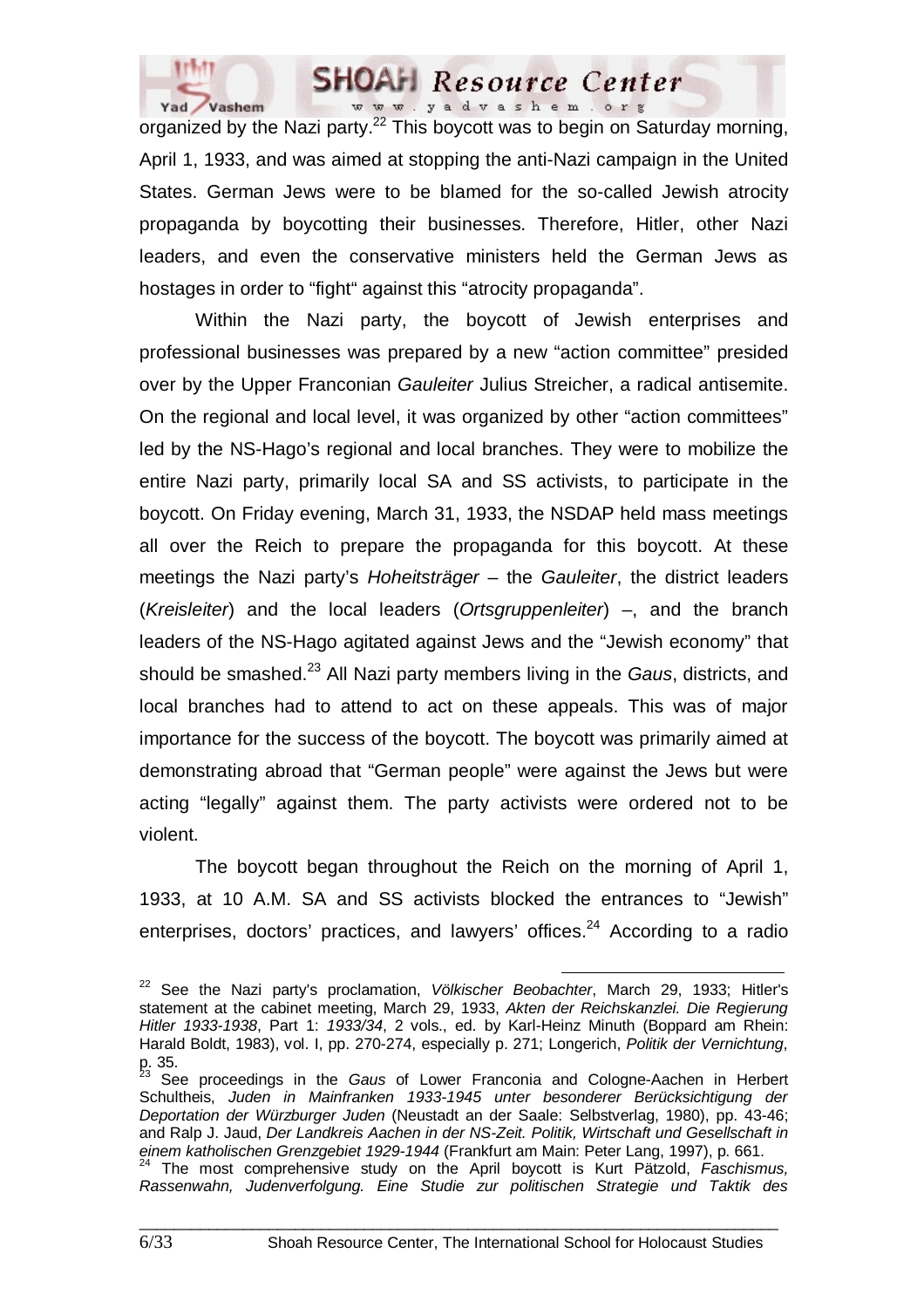

message by the Prussian Ministry of the Interior, the police authorities did not intervene.<sup>25</sup> In spite of the "action committee's" order not to act violently against Jews, party activists mistreated Jews, daubed Jewish businesses with antisemitic graffiti, and smashed the windows of Jewish houses and offices. But to a larger extent, the boycott action seems to have followed the orders of Streicher's action committee. As a result of the Nazi party's boycott action, many Jewish businesses had to close. At the same time, Hitler decided to interrupt the Nazi party's boycott against the Jews and to wait for the reaction of the foreign press.<sup>26</sup> On Tuesday, April 4, 1933, he finally ordered all boycott actions to cease. However, the Nazi party was prepared to resume its violence against the Jews if the anti-Nazi campaign from abroad would start up again.

The success of the April 1, 1933 anti-Jewish boycott cannot be determined without taking its goals into account.<sup>27</sup> Hitler and the cabinet members were intent on stopping "Jewish atrocity propaganda" from abroad by using the Jews as hostages. From this point of view, the April boycott was successful, because the anti-Nazi campaign in the United States and other countries immediately ceased. In addition, Hitler strove to restore the Nazi party's discipline. Even this aim seems to have been temporarily reached.

Besides this, the Nazi party had an additional goal  $-$  to mobilize German society to boycott Jews and Jewish business. The party wanted to increase the "popular anger" (*Volkszorn*) against Jews by acting violently and by mobilizing the masses to anti-Jewish action. $^{28}$  Violence was to serve as a

 $\overline{a}$ *faschistischen deutschen Imperialismus* (East-Berlin: Deutscher Verlag der Wissenschaften, 1975), pp. 53-76. See also Avraham Barkai, *From Boycott to Annihilation. The Economic Struggle of German Jews, 1933-1943* (Hanover and London: University Press of New England, 1989), pp. 26-35; Friedländer, *Nazi Germany*, vol. I, pp. 17-25, and Longerich, *Politik*  der Vernichtung, pp. 34-39.<br><sup>25</sup> Dokumente zur Geschichte der Frankfurter Juden 1933-1945, ed. by the Kommission zur

Erforschung der Geschichte der Frankfurter Juden (Frankfurt am Main: Kramer, 1963), pp. 20- 21.

<sup>26</sup> Elke Fröhlich, ed., *Die Tagebücher von Joseph Goebbels. Sämtliche Fragemente*, Part I: *Aufzeichnungen 1924-1941*, 4 vols. (Munich: Saur, 1987), vol. 2, pp. 400-401 (April 1, 1933). 27 See, for example, Barkai, *Boycott*, pp. 21-23, and Longerich, *Politik der Vernichtung*, pp. 30-

<sup>33,</sup> who see the boycott as a deliberately planned strategy to start anti-Jewish policies by legislation and, therefore, consider it to be successful. Friedländer, *Nazi Germany*, vol. I, p. 23, sees the boycott as an "improvised action" that failed completely. Both assumptions are plausible if one makes a clear distinction between Hitler's and the Reich cabinet's goals and those of the Nazi party.

<sup>28</sup> Richard J.Bessel, *Political Violence and the Rise of Nazism. The Storm Troopers in Eastern Germany 1925-1934* (New Haven: Yale University Press, 1984), pp. 75-94; Peter Longerich, *Die braunen Bataillone. Geschichte der SA* (Munich: Beck, 1989), pp. 93-126.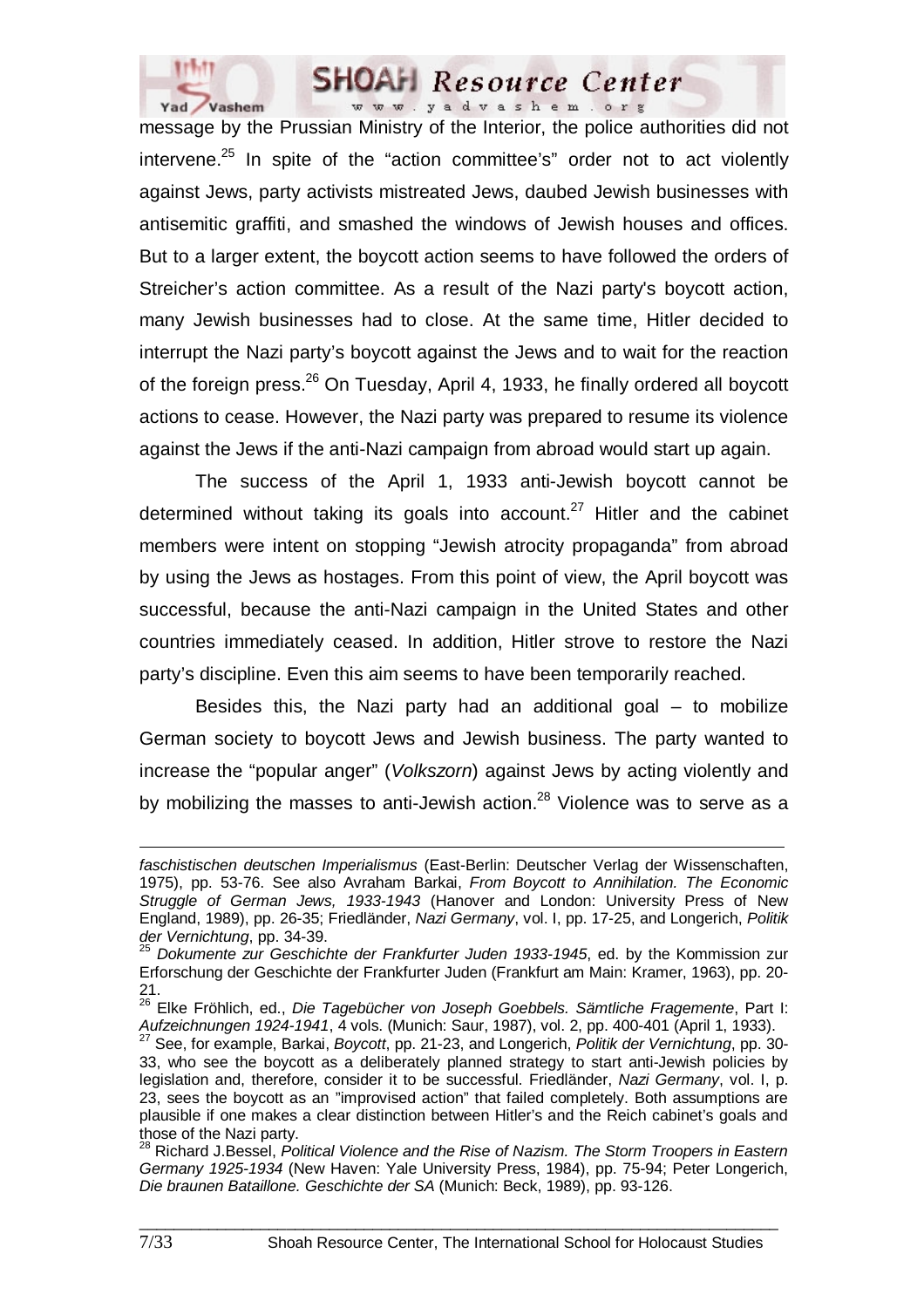

means of propaganda. With this, the party also continued its tactics from the *Kampfzeit*; however, according to various state administration and police reports, these efforts failed.<sup>29</sup>

Following the April 1 boycott, the Nazi party, its divisions and affiliated organizations, soon instigated a new wave of violence against the Jews that has often been neglected by scholars evaluating the anti-Jewish policies of the Third Reich.30 This violence resulted from the "Coordination" (*Gleichschaltung*) of associations from April/May 1933. $31$  It aimed at a total segregation of the Jews from their social environments. Everywhere this *Gleichschaltung* followed the same path: Nazi party activists and non-party members forced the associations' executive boards to retreat, assumed power personally, and introduced the *Führerprinzip* of the NSDAP. Then an "Aryan paragraph" was installed, and all Jews and even "non-Aryans" were expelled. The most notable organizations that had to follow this procedure were the trade unions, the leagues of commerce, and the employers' organizations that were incorporated into Robert Ley's DAF (Deutsche Arbeitsfront).<sup>32</sup> The youth, women's and teachers' associations, the leagues for Germans living abroad, and the sports clubs suffered the same fate. $33$  Frequently, executive boards tried to "prevent" their own associations from *Gleichschaltung* by personally introducing the *Führerprinzip* and the "Aryan Paragraph" into them. After 1933, this process was widespread. It expressed the longing of the German

29 Ian Kershaw, *Popular Opinion and Policial Dissent in the Third Reich: Bavaria 1933-1945* (Oxford: Oxford University Press, 1983), pp. 224-277, especially p. 232.

<sup>30</sup> Only Longerich, *Politik der Vernichtung*, p. 40, refers marginally to that aspect. 31 In a general way, the history of the Nazi party's "coordination" is treated by Broszat, *The Hitler State*, pp. 133-192, and Norbert Frei, *National Socialist Rule in Germany: The Führer State 1933-1945* (Oxford: Blackwell, 1993), pp. 57-69, both concentrating on the alteration of the political and social system.

<sup>32</sup> Matthias Frese, *Betriebspolitik im 'Dritten Reich'. Deutsche Arbeitsfront, Unternehmer und Staatsbürokratie in der westdeutschen Grossindustrie 1933-1939* (Paderborn: Schoeningh, 1991); Michael Schneider, *Unterm Hakenkreuz. Arbeiter und Arbeiterbewegung 1933 bis 1939*  $(Bonn: Dietto 1999).$ 

<sup>33</sup> Hans-Adolf Jacobsen, *Nationalsozialistische Aussenpolitik 1933-1938* (Berlin: Alfred Metzner, 1968); Jill Stephenson, *The Nazi Organisation of Women* (Totowa: Barnes & Noble Books, 1981; Willi Feiten, *Der Nationalsozialistische Lehrerbund. Entwicklung und Organisation. Ein Beitrag zum Aufbau und zur Organisationsstruktur des nationalsozialistischen Herrschaftssystems* (Weinheim: Beltz Verlag, 1981); Hajo Bernett, *Der Weg des Sports in die nationalsozialistische Diktatur. Der Deutsche (Nationalsozialistische) Reichsbund für Leibesübungen* (Schorndorf: Hofmann, 1983), and Matthias von Hellfeld, *Bündische Jugend und Hitlerjugend. Zur Geschichte von Anpassung und Widerstand 1930- 1939* (Köln: Verlag Wissenschaft und Politik, 1987).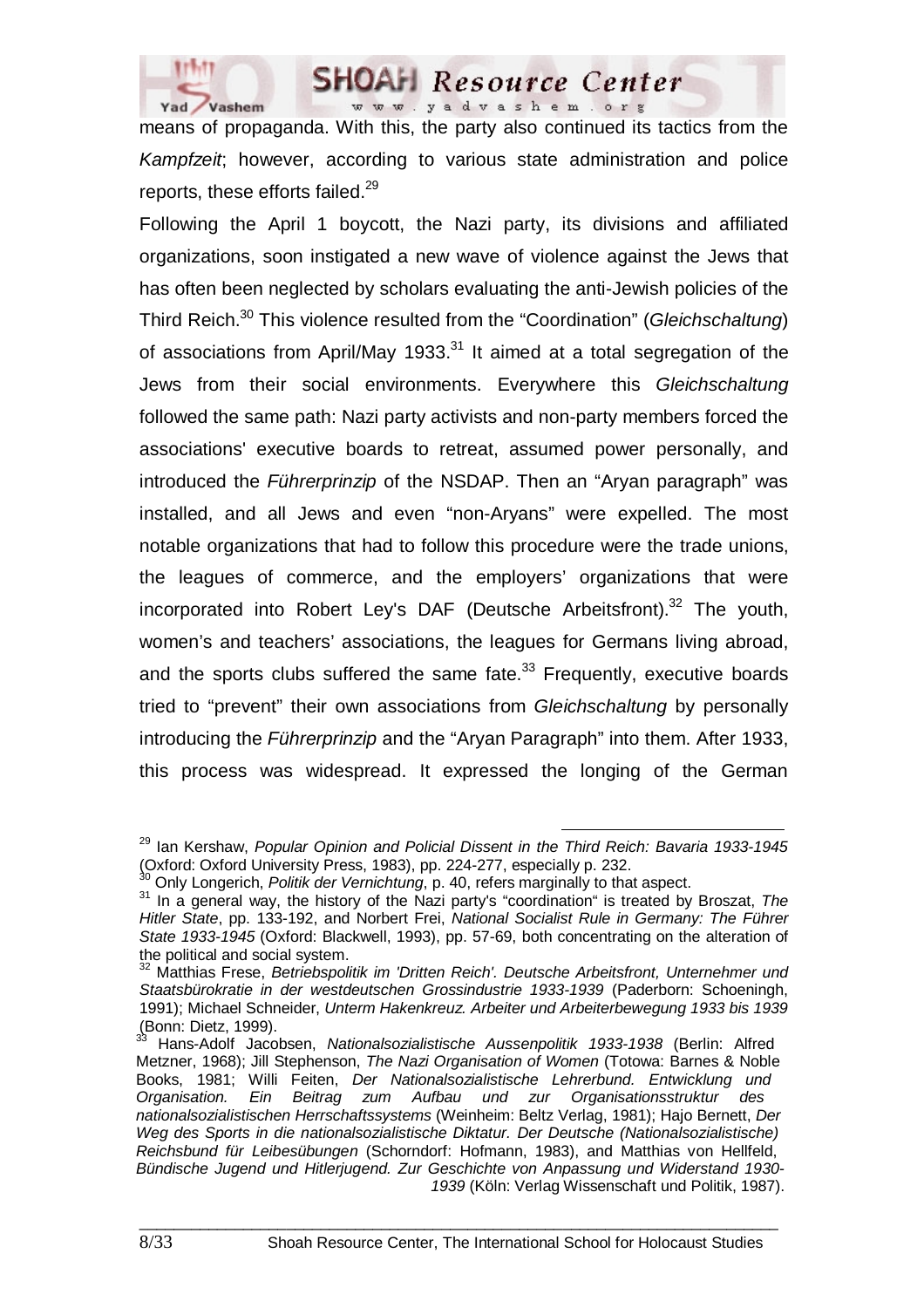

www.yadvashem.org population for "national unity," which should be fulfilled by Hitler and the Nazi party.

**SHOAH** Resource Center

Regarding the Jews, the consequences of the *Gleichschaltung* of associations by the Nazi party and by "ordinary Germans" seemed to be serious, although further research is needed. $34$  By this, many Jews and "non-Aryans" were isolated from their friends and from former circles of acquaintance. $35$  It is surprising that most regional accounts on the history of Nazi Germany fail to analyze this topic of isolating the Jews socially by "coordinating" formerly pluralist associations. Neither the Bavaria project by Martin Broszat nor the fruitful account on the Saar region by Gerhard Paul and Klaus-Michael Mallmann have evaluated these acts with which the Nazi party diminished the possibilities of social participation for Jews and even "non-Aryans."36 Most local studies treating the history of the Third Reich are silent on this subject, except the masterly book by Lawrence D. Stokes on *Gleichschaltung* in Eutin, and the studies by William Sheridan Allen and Rudy Koshar.<sup>37</sup> This seems to be connected to the latent apologetic tradition inherent to most of these local studies, which often describe Nazism and the Nazi party as phenomena that occupied idyllic villages like Eutin from without. As far as violence against Jews is concerned, this often serves as an exculpation of those "ordinary Germans" living in these villages.

While the Nazi party "coordinated" German society and excluded the Jews from the "coordinated" associations, its anti-Jewish boycott propaganda also continued. In reality, boycotts of Jewish businesses never ceased after

 $34$  Little is known about Jews as members of non-Jewish organizations throughout the Weimar Republic. Jacob Borut, "'Bin Ich doch ein Israelit, ehre Ich auch den Bischof mit.' Village and Small-Town Jews within the Social Spheres of Western German Communities during the Weimar Period," in Wolfgang Benz, et al., eds., *Jüdisches Leben in der Weimarer Republik / Jews in the Weimar Republic* (Tübingen: Mohr Siebeck, 1998), pp. 117-133, especially pp. 119-125, offers a useful overview of this topic.

<sup>35</sup> Jürgen Matthäus, "Antisemitic Symbolism in Early Nazi Germany 1933-1935," *Leo Baeck Institute Year Book*, vol. XLV (2000), pp. 183-203, especially pp. 187, 196.<br><sup>36</sup> Martin Broszat, et al., eds., *Bayern in der NS-Zeit*, 6 vols. (Munich: Oldenbourg, 1979-

<sup>1984);</sup> Klaus-Michael Mallmann and Gerhard Paul, W*iderstand und Verweigerung im Saarland, 1935-1945*, 3 vols. (Bonn: Dietz, 1989-1995). 37 Lawrence D. Stokes, *Kleinstadt und Nationalsozialismus. Ausgewählte Dokumente zur* 

*Geschichte von Eutin 1918-1945* (Neumünster: Karl Wachholtz, 1984), pp. 371-509; William Sheridan Allen, *The Nazi Seizure of Power. The Experience of a Single German Town* 1930- 1935, 2nd, revised ed. (New York: Franklin Watts, 1984), pp. 217-232; Rudy Koshar, *Social Life, Local Politics and Nazism. Marburg 1880-1935* (Chapel Hill: University of North Carolina Press, 1986), pp. 251-263.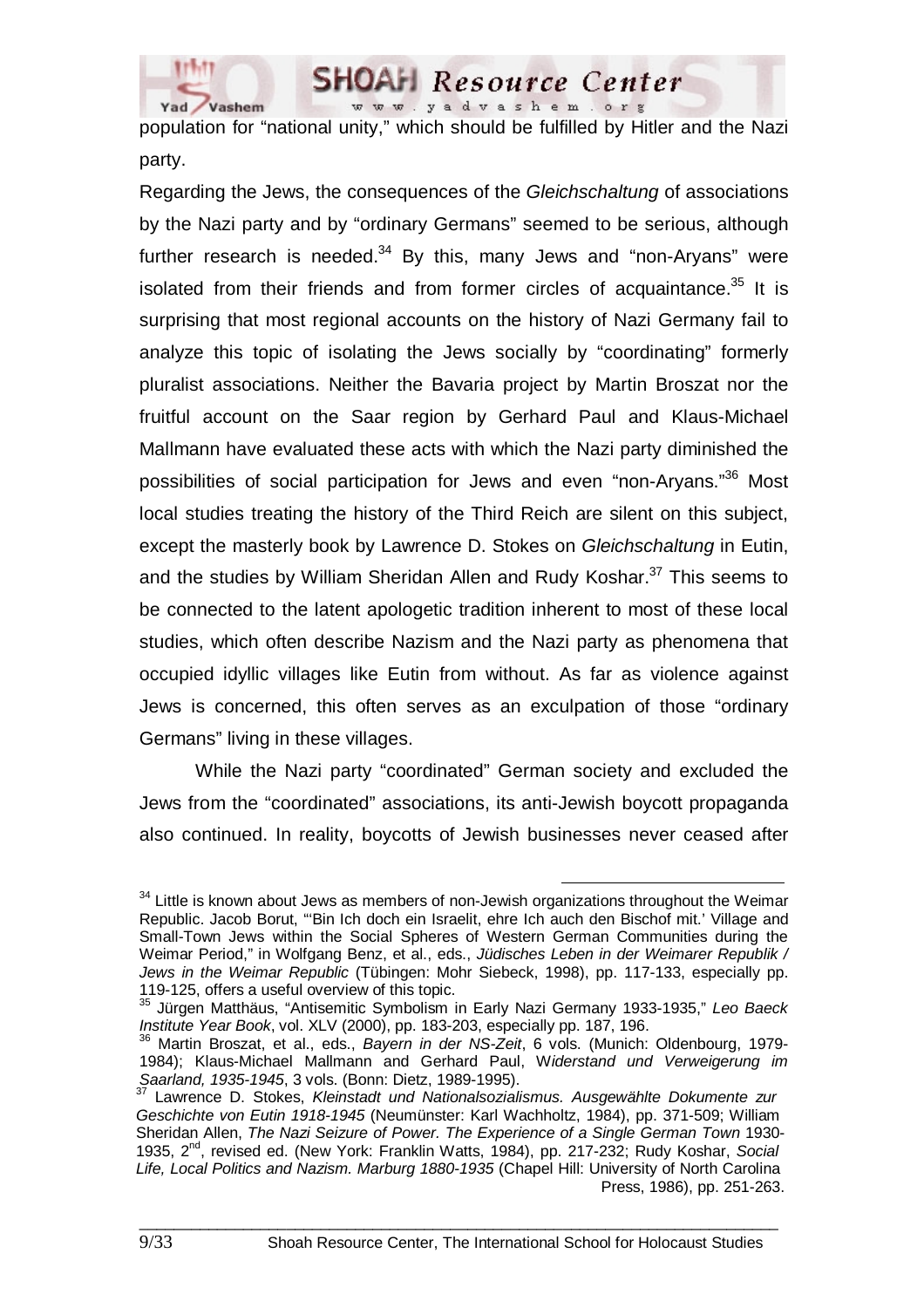

April 1, 1933. In 1934, the Nazi party's boycott propaganda was mainly organized by local activists of the NS-Hago. $38$  One of the most intense boycotts against Jewish businesses took place on Saturday, March 24, 1934, when the NS-Hago tried to disturb the last-minute shopping expected the day before Palm Sunday.<sup>39</sup> Generally, NS-Hago activists, mostly business owners, trades people, or manufacturers, saw the Jews as competitors and strove to push them out of their business in order to maximize their own profits. They publicly blamed Jewish business owners of selling articles of inferior quality, forced suppliers to boycott Jews, and denounced Jewish business owners for "unfair business policy." NS-Hago members tried to instigate "popular anger" against the Jews to encourage the customers not to buy at Jewish shops any longer.<sup>40</sup> To this end, they even cooperated with the local activists of the SA and the SS, who organized street rallies against Jewish businesses, maltreated and blackmailed Jewish trades people, and daubed enterprises with swastikas. Sometimes SA and SS activists acted violently against the Jews only because they were paid by NS-Hago members or middle-class "Aryan" business owners.

In the spring of 1935, the Nazi party's boycott propaganda against Jewish businesses and its anti-Jewish violence intensified again. This was connected to a campaign against the so-called "reactionaries"--mainly the Catholic Church and the Stahlhelm.<sup>41</sup> At that time, the Nazi party wanted to kill two birds with one stone and to eliminate all "enemies of the State," even the Jews. A detailed report by the Sopade, the organization of the exiled German

<sup>&</sup>lt;sup>38</sup> See the documentation in Brandenburgisches Landeshauptarchiv Postdam, Rep. 2 A, Regierung Potsdam, No. I/916, fols. 13-22 and 115-124, and Niedersächsisches Hauptstaatsarchiv Hannover, 310 I, NSDAP-Gauleitung Süd-Hannover-Braunschweig, No. B 3/1. See also Longerich, *Politik der Vernichtung*, pp. 53-56. 39 This boycott had explicitly been prohibited by Hitler. See the circular of Deputy *Führer* Hess,

March 19, 1934, BA, NS 6 Stellvertreter des Führers/Partei-Kanzlei, No. 216, fol. 43. In some *Gaus*, the party did not follow this directive; see Schultheis, *Juden in Mainfranken*, pp. 95-97.

 $40$  In the years 1934/35, the department stores and consumer co-operatives were at the core of the NS-Hago's campaigns; see documents in BA, R 2 Reichsfinanzministerium, No. 4863, and BA, NS 22, Reichsorganisationsleiter, No. 673. See Heinrich Uhlig, *Die Warenhäuser im Dritten Reich* (Köln: Westdeutscher Verlag, 1956), and Simone Ladwig-Winters, *Wertheim*  ein Warenhausunternehmen und seine Eigentümer. Ein Beispiel der Entwicklung der Berliner<br>Warenhäuser bis zur 'Arisierung' (Münster: LIT-Verlag, 1997).

<sup>&</sup>lt;sup>41</sup> BA, Sammlung Schumacher, No. 470, and Staatsarchiv Münster (StAM), Gauinspekteure, No. 6. See Volker R. Berghahn, *Der Stahlhelm. Bund der Frontsoldaten 1918-1935* (Düsseldorf: Droste, 1966), pp. 263-274, and Ulrich von Hehl, *Katholische Kirche und Nationalsozialismus im Erzbistum Köln 1933-1945* (Mainz: Matthias-Grünewald-Verlag, 1977), pp. 92-113.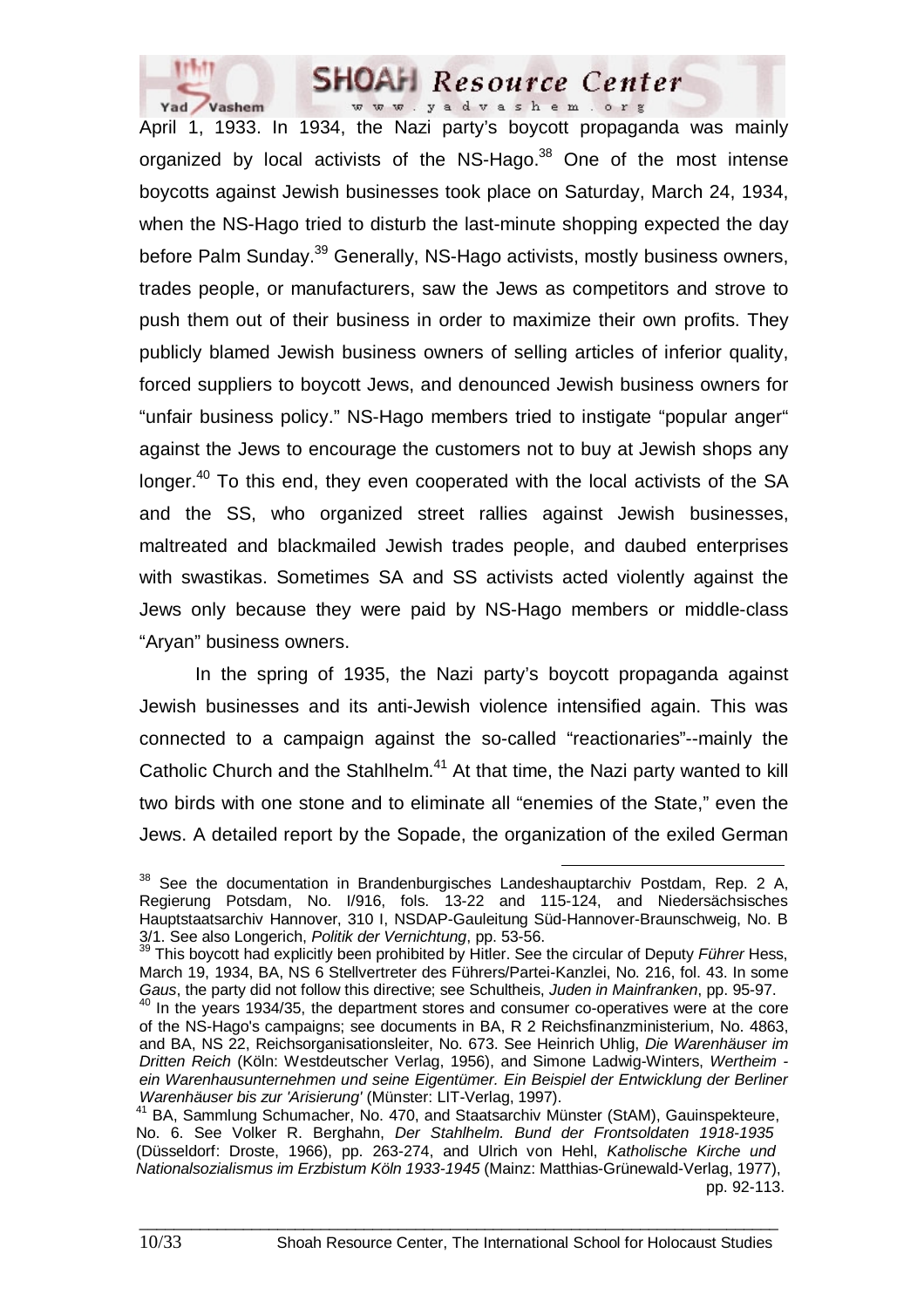

Social Democrats, for July 1935, reveals much about the party's anti-Jewish violence:

**SHOAH** Resource Center www.yadvashem.org

Berlin. 1st report: Anti-Jewish propaganda rallies even outside the Kurfürstendamm were intense. Mainly in Neukölln, Moabit and Pankow many shop-windows were daubed and pasted with bills. At the Hermannplatz, hundreds of people rioted in front of an ice confectionery. The pavements are daubed all over with the inscription "Slave of a Jew" (*Judenknecht*) .... In southern Germany, primarily in Baden, anti-Jewish riots headed by Reich Governor Wagner are in full swing. On the 4th of July the District Leader of Mannheim organized the control of Jewish business. The customers were molested and urged not to buy at Jews .... The Mannheim indoor swimming pool, which had been dubbed "Herschelpool" because of its Jewish sponsor, was Aryanized. As of July 10, to it is forbidden for non-Aryans to use it.<sup>42</sup>

This wave of violence against Jews instigated by the Nazi party was similar to the April boycott in 1933, but there were also some new noteworthy components.43 Now, in small towns and villages, the presence of Jews was no longer allowed. The Nazi party publicly humiliated Jews, thrashing and spitting at them. Sometimes party activists cut the beards and shaved the heads of orthodox Jews. This violence had nothing to do with the elimination of Jewish business. It aimed at hurting Jews, humiliating them, and expelling them from public places. In the summer of 1935, the Nazi party had considerably expanded its repertoire of anti-Jewish violence.

Concerning the riots against the Jews that summer, the Nazi party's major goal was to push forward anti-Jewish legislation in the economy. This became quite clear when Hjalmar Schacht, Reich Minister of Economics, on

42 Klaus Behnken, ed., *Deutschland-Berichte der Sozialdemokratischen Partei Deutschlands (Sopade) 1934-1940, 7 vols. (Salzhausen: Verlag Petra Nettelbeck, 3<sup>rd</sup> ed., 1980), vol. II<br>(1935), pp. 755-892, especially pp. 800-814, quotation pp. 800-801 <i>(mv translation)*.

<sup>&</sup>lt;sup>43</sup> The best accounts of the party's summer riots against the Jews are to be found in Friedländer, *Nazi Germany*, vol. I, pp. 113-141, and Longerich, *Politik der Vernichtung*, pp. 70- 94.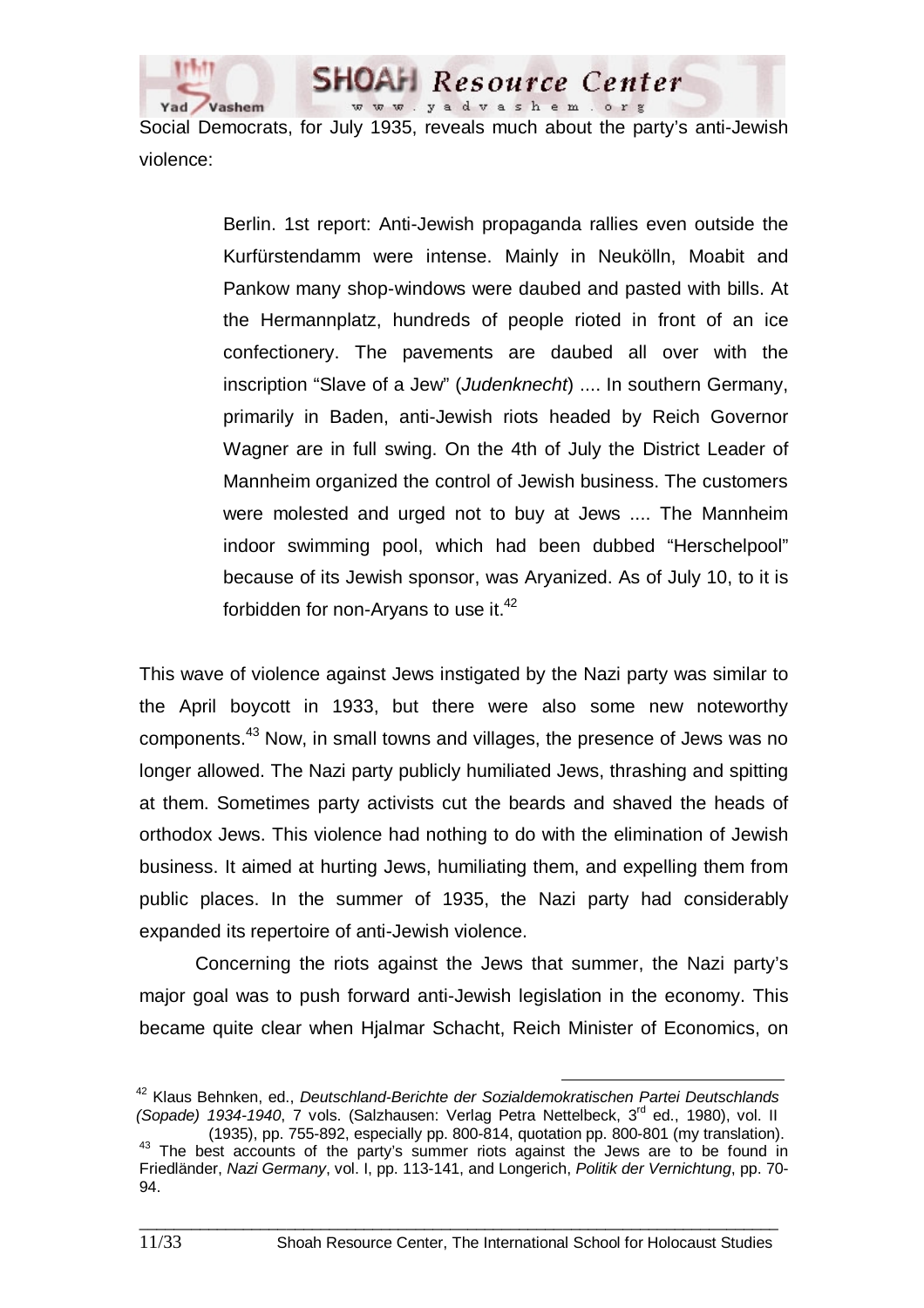

August 20, 1935, called for a conference to stop the Nazi party's riots.<sup>44</sup> At this conference the representative for the party leadership, Upper Bavarian *Gauleiter* Adolf Wagner, demanded the immediate "solution to the Jewish Question." He proposed to ban Jews from public contracts and to forbid them to found enterprises and businesses. Although Schacht agreed to Wagner's proposals, the Nazi party's violence against the Jews continued. At that time Jews from abroad who were in business in the Third Reich were the Nazi party's main targets. In August/September 1935, the Foreign Ministry sent numerous complaints against party activists to Deputy *Führer* Rudolf Hess demanding an end to the maltreatment of foreign Jews in Germany in order to avoid further disturbances in international relations.<sup>45</sup> To appease the Nazi party activists, Hess encouraged Hitler to act. During his final speech at the Nuremberg party congress on September 15, 1935, Hitler announced the "Nuremberg Laws," which deprived the Jews of their citizenship and aimed at their virtual elimination from social life in Nazi Germany.<sup>46</sup>

#### **Party Bureaucracy and Violence Against the Jews, 1936-1937**

After the party congress of 1935, the Nazi party's anti-Jewish violence concentrated on excluding Jews from economic life. These efforts encompassed the destruction of the so-called "Jewish Economy" and the "Aryanization" of Jewish-owned businesses and enterprises.<sup>47</sup> Both efforts were carried out primarily by Nazi party functionaries. The *Gauleiter* and their

44 Record by an official in charge of the Ministry for Foreign Affairs, August 21, 1935, *Akten zur Deutschen Auswärtigen Politik, Serie C: 1933-1937* (Göttingen: Vandenhoeck & Ruprecht, 1975), vol. IV/1, pp. 559-561, and record by Bernhard Lösener of the Reich Ministry of the Interior, August 22, 1935, BA, R 1501 Reichsministerium des Innern, No. 5513, fols. 3-4, as printed in *Akten der Reichskanzlei. Die Regierung Hitler 1933-1938*, Part II: *1934/35*, 2 vols., ed. by Friedrich Hartmannsgruber (Munich: Oldenbourg, 1999), vol. II/2, pp. 742-746. Interpretations by Barkai, *Boycott*, pp. 57-63; Friedländer, *Nazi Germany*, vol. I, pp. 139-141; and Longerich, *Politik der Vernichtung*, pp. 97-101.

<sup>45</sup> Auswärtiges Amt, Politisches Archiv Berlin (AA/PA), Inland II A/B, Nos. 321/3, 327/2 and 335/1; see also Orlow, *History*, vol. II, pp. 163-165. 46 The genesis of the "Nuremberg Laws" is best analyzed by Günther Neliba, *Wilhelm Frick.* 

*Der Legalist des Unrechtsstaates. Eine politische Biographie* (Paderborn: Schoeningh, 1992),

pp. 198-221, and by Gruchmann, *Justiz*, pp. 864-879. 47 Frank Bajohr, *'Aryanisation' in Hamburg: The Economic Exclusion of Jews and the Confiscation of their Property in Nazi Germany* (New York: Berghahn, 2002); Angela Verse-Herrmann, *Die 'Arisierungen' in der Land- und Forstwirtschaft 1938-1943* (Stuttgart: Steiner, 1997). For a good local example of "Aryanization" policies, see Monica Kingreen, "Raubzüge einer Stadtverwaltung. Frankfurt am Main und die Aneignung 'jüdischen Besitzes'," *Beiträge zur Geschichte des Nationalsozialismus*, vol. 17 (2001), pp. 17-50.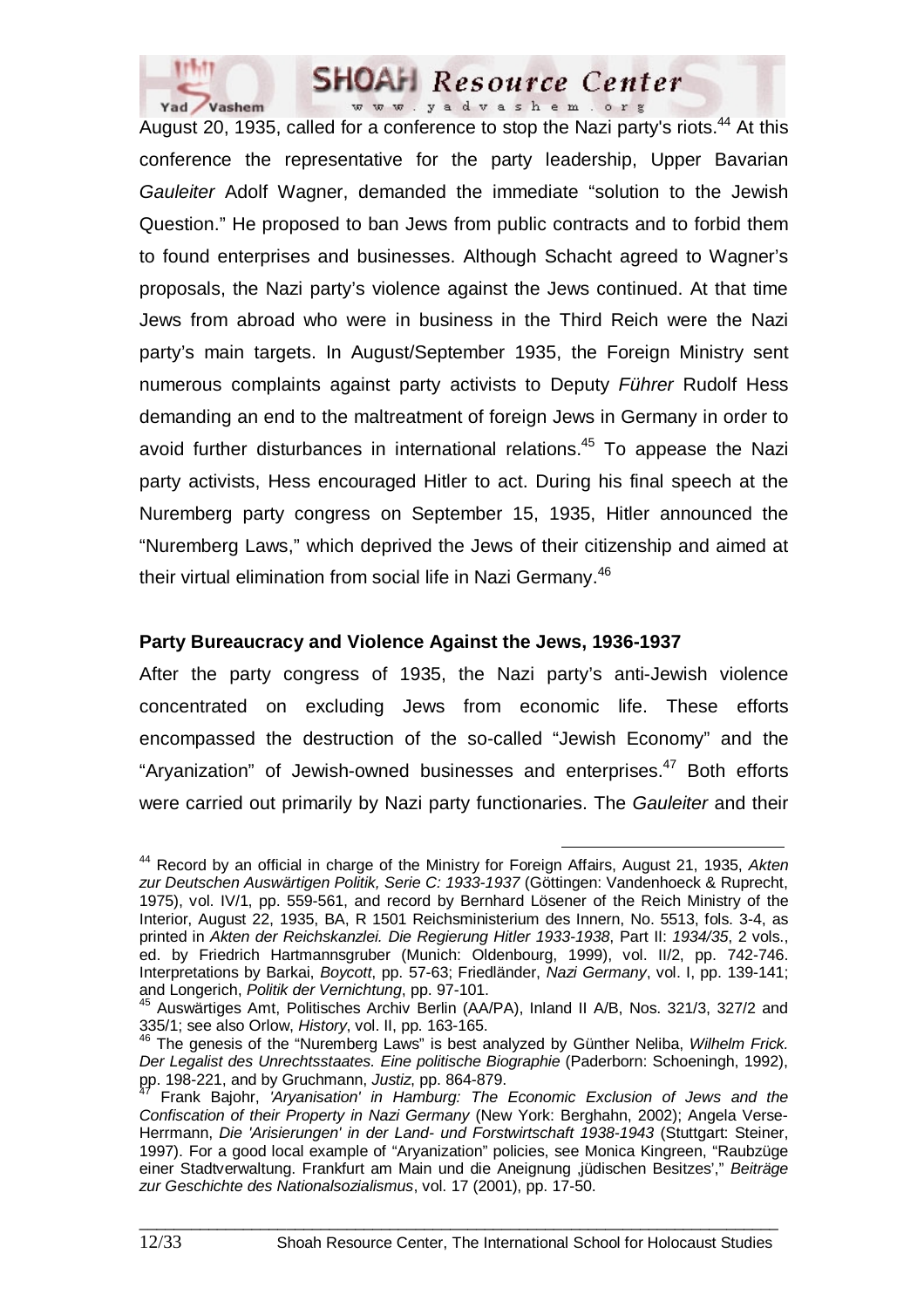

staffs, particularly the *Gau* economic advisors (*Gauwirtschaftsberater*), generally tried to coordinate the "de-Judaization" (*Entjudung*) of the economy.48

The *Gau* economic advisors looked after the distribution of "Aryanization" spoils to the "old fighters" (*Alte Kämpfer*) and to lower party functionaries. They also communicated with the ministerial bureaucracy in order to legalize the Nazi party's illegal acts of "Aryanization" post facto. Beginning in November 1937, they kept lists for the Reich Economics Ministry detailing which enterprises should be considered "Jewish." The party's *Gau* bureaucracy was responsible for "moderating" the radical anti-Jewish violence of the party's lower echelons, but, in reality, it encouraged this violence in order to put pressure on state authorities to advance anti-Jewish legislation. For example, in the autumn of 1937, the *Gau* economic advisors organized a campaign against Jewish agents, itinerant trade and trade agencies and pressed enterprises to dismiss Jewish agents. In Jewish-owned enterprises, they often planted company spies to control business transactions. The *Gau* economic advisors also aspired to exclude Jews and "non-Aryans" from foreign-exchange operations and control over foreign exchange in general. All in all, they tried to restrain Jewish business activities as far as possible.

Within the Nazi party, the district leaders and their staffs also formed an essential part of the anti-Jewish violence.<sup>49</sup> They coordinated the violence against the Jews within the party bureaucracy, maintained contact with lower Nazi party levels, and implemented the antisemitic orders of the *Gau* staffs. The district leaders encouraged denunciations originating from party functionaries and the population with regard to "relating with Jews." They were the Nazi party's main informers for the regional Gestapo and could even

<sup>&</sup>lt;sup>48</sup> There is much documentary evidence in StAM, Gauwirtschaftsberater Westfalen-Süd. See Gerhard Kratzsch, *Der Gauwirtschaftsapparat der NSDAP: Menschenführung - 'Arisierung' - Wehrwirtschaft im Gau Westfalen-Süd. Eine Studie zur Herrschaftspraxis im totalitären Staat*

<sup>&</sup>lt;sup>49</sup> The district leaders have been evaluated by Claudia Roth, Parteikreis und Kreisleiter der *NSDAP unter besonderer Berücksichtigung Bayerns* (Munich: Beck, 1997), pp. 269-333; Christine Arbogast, *Herrschaftsinstanzen der württembergischen NSDAP. Funktion, Sozialprofil und Lebenswege einer regionalen NS-Elite, 1920-1960* (Munich: Oldenbourg, 1998), pp. 37-73, and Andreas Ruppert / Hansjörg Riechert, *Herrschaft und Akzeptanz. Der Nationalsozialismus in Lippe während der Kriegsjahre. Analyse und Dokumentation* (Opladen: Leske & Budrich, 1998), pp. 17-70.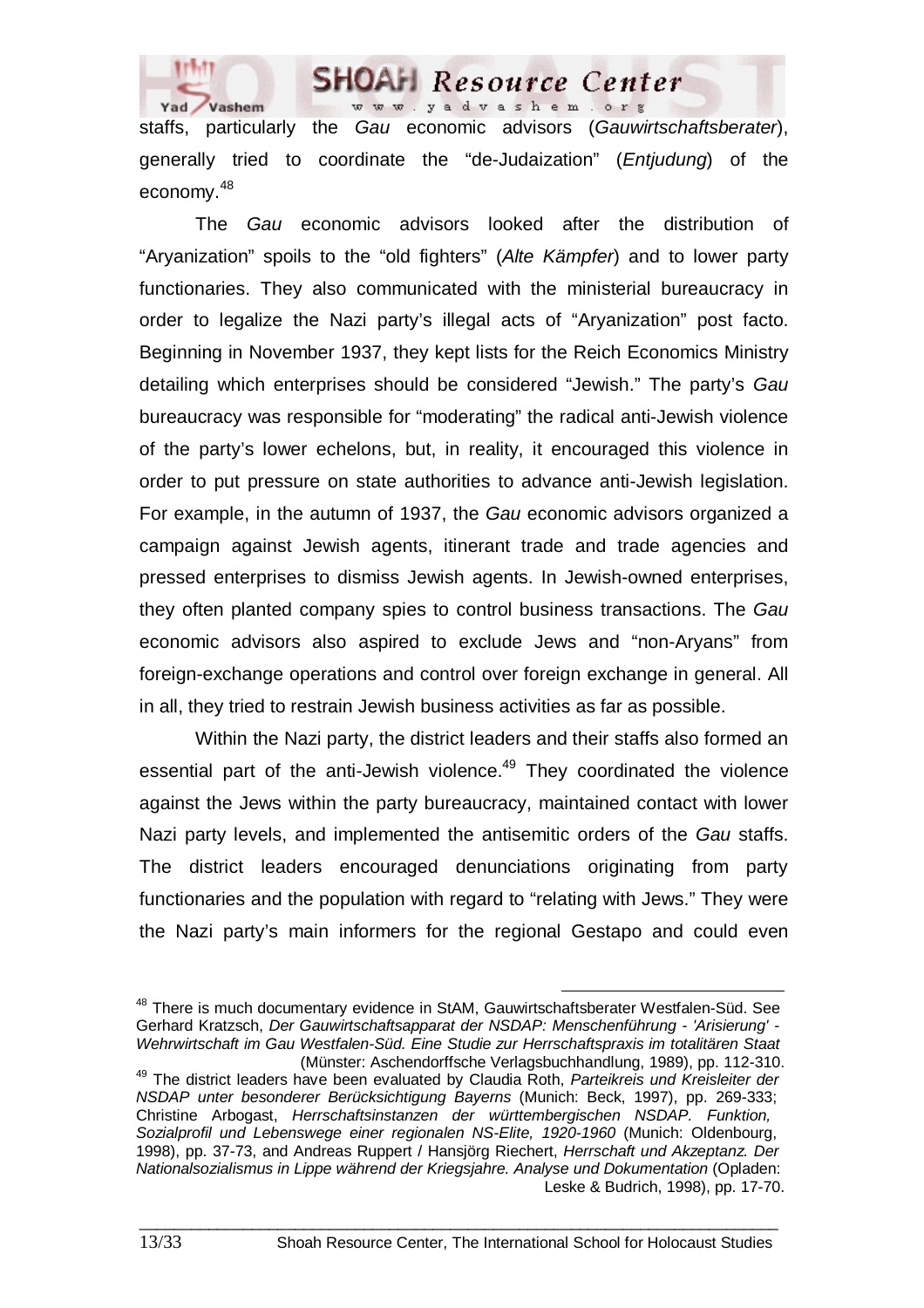

arrange for the "protective custody."<sup>50</sup> The district economic advisors (*Kreiswirtschaftsberater*) mainly acted as the executive agencies of the *Gau* economic advisors, but were the most important informers when it came to Jewish businesses. In the effort to boycot Jewish enterprises and business, the Nazi Women's Organization district leaders (*Kreisfrauenschaftsleiterinnen*) also played an essential role. "Educating" German women not to buy at Jewish-owned shops or not to "relate with Jews" were two of their main objectives.<sup>51</sup>

The district leaders and their functionaries coordinated the Nazi party's "popular anger" against Jews. They engineered propaganda campaigns in the press, called divisions and affiliated organizations to party parades and rallies against the Jews, and provided these party groups with detailed timetables of propaganda meetings and violent actions.

In a certain way, these local leaders were the core of the Nazi party's violence against the Jews. They mobilized the entire Nazi party apparatus at the local level to acts of violence against Jews. All over the Reich more than 20,000 local leaders were active in carrying out the Nazi party's tasks.<sup>52</sup> All of them were honorary functionaries. They collected information about Jewish businesses, leisure-time activities, and Jewish associations and handed the data over to the district leaders.<sup>53</sup> Many local leaders also were informers for the SD (Sicherheitsdienst).<sup>54</sup> They maintained a card index of households in which all the residents in Nazi Germany were registered. The local leaders used it to decide who had to be considered a Jew or even a "non-Aryan."

<sup>&</sup>lt;sup>50</sup> Documents in Staatsarchiv Detmold, L 113, NSDAP in Lippe, Nos. 961 and 962. See Gisela Diewald-Kerkmann, *Politische Denunziationen im NS-Regime oder Die kleine Macht des 'Volksgenossen'* (Bonn: Dietz, 1995); with focus on anti-Jewish violence, John Connelly, "The Uses of Volksgemeinschaft: Letters to the NSDAP-Kreisleitung Eisenach, 1939-1940," *Journal* 

 $51$  Arbogast, *Herrschaftsinstanzen*, pp. 85-97 and 145-156.<br> $52$  See the important study by Carl-Wilhelm Reibel, *Das Fundament der Diktatur. Die NSDAP*-*Ortsgruppen, 1932-1945* (Paderborn: Schoeningh, 2002).<br><sup>53</sup> "Monatsbericht der Ortsgruppe Herne-Mitte für den Monat Februar 1936. Abschnitt 5

<sup>(</sup>Judenfragen)," StAM, NSDAP-Kreis- und Ortsgruppenleitungen, No. 60, and several documents in Wolfgang Wippermann, *Das Leben in Frankfurt zur NS-Zeit*, 4 vols. (Frankfurt am Main: Kramer, 1986), vol. 1, pp. 157-221. See also Arbogast, *Herrschaftsinstanzen*, pp. 74-84, especially pp. 80-81, and Carl-Wilhelm Reibel, "Die NSDAP-Ortsgruppen Dornbusch und Oberrad 1933-1945," *Archiv für Frankfurts Geschichte und Kunst*, vol. 65 (1999), pp. 53- 120, especially pp. 93-101.

<sup>54</sup> On SD informers see Wolfgang Dierker, *Himmlers Glaubenskrieger. Der Sicherheitsdienst der SS und seine Religionspolitik* (Paderborn: Schoeningh, 2002), pp. 246-260.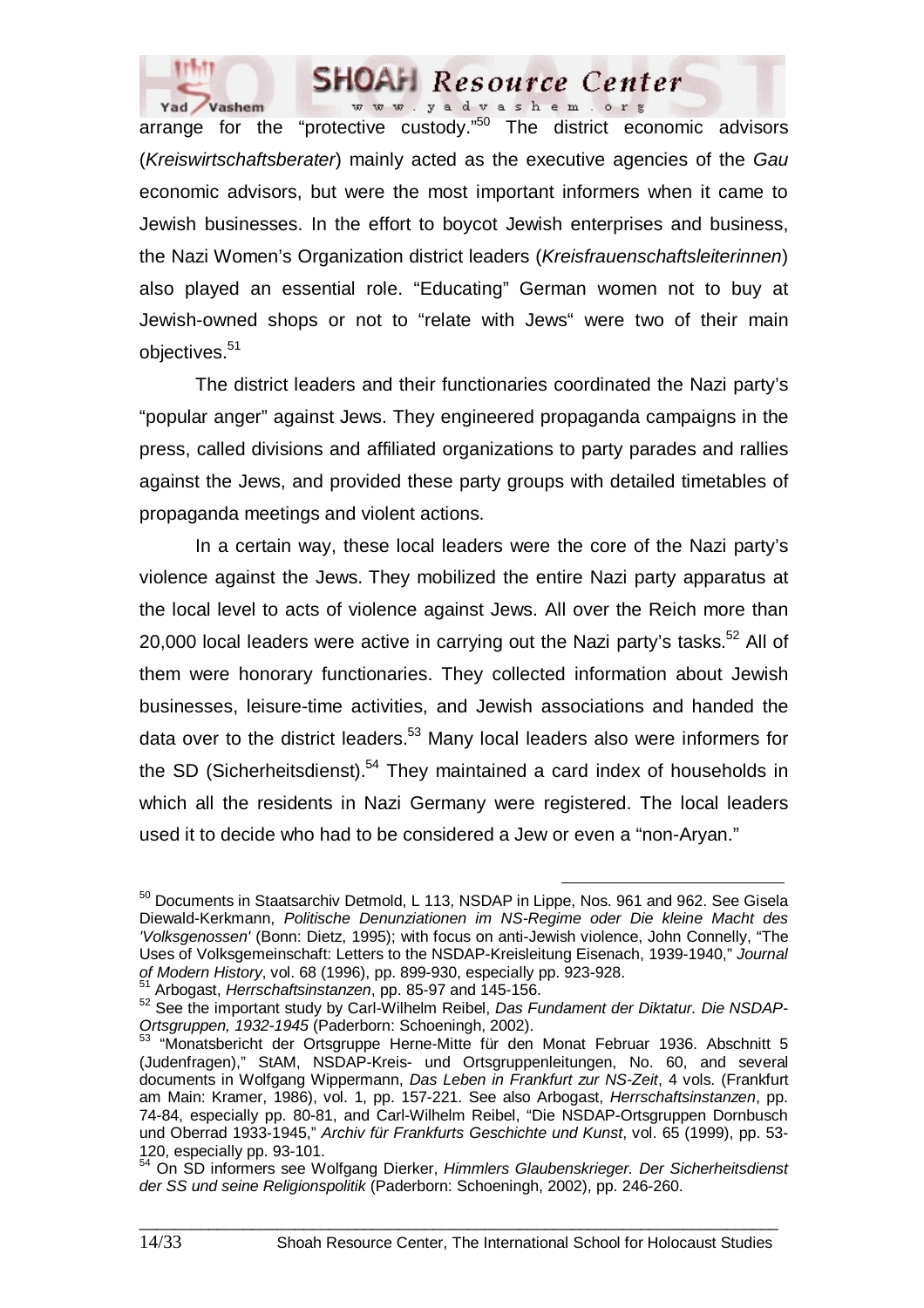

In 1936/37, the anti-Jewish violence of the local leaders took on two main directions--they forced landlords to break their leases with all Jews and "non-Aryans" regarding lodgings and business premises; and they pushed ahead the illegal identification of Jewish business.<sup>55</sup>[

However, the local leaders did not only oversee violent acts against Jews. They also maintained party discipline and "educated" party comrades to boycott the Jews. The local leaders converted the Nazi party's violence against Jews into action by cadres. This is demonstrated by the Sopade report for February 1938:

According to the *Gauleiter*'s plan, the local branches were obliged to assign sentries [to boycott Jewish enterprises--A. N.]. The local leaders appealed to the people who had just joined the Nazi party and urged them to demonstrate their new conviction. These new members stood guard in front of Jewish enterprises from 8 A.M. until the evening ... The sentries were changed every three hours and had to act honorably. Some party members ... slipped away with the argument that they would return from work too late. It would be impossible for them to attend to the boycott for three hours. In many cases, their Aryan bosses dismissed them without docking their salaries. In nearly all cases the people were exempt from work when they informed their bosses and said, "We have to attend to the boycott."<sup>56</sup>

At the local level, cadre politics were also implemented by the cell and block leaders (*Zellen- und Blockleiter*). These were the lowest ranks within the NSDAP and were held honorary positions. More than 55,000 cell leaders and 205,000 block leaders collected data for the card indexes of German households and provided the local leaders with all relevant information. With

55 Documentation in AA/PA, Inland II A/B, No. 307/2; and Paul Sauer,ed., *Dokumente über die Verfolgung der jüdischen Bürger in Baden-Württemberg durch das nationalsozialistische Regime 1933-1945*, 2 vols. (Stuttgart: Kohlhammer, 1966), vol. 1, pp. 190-192. See also Beate Meyer, *'Goldfasane' und 'Nazissen'. Die NSDAP im ehemals 'roten' Stadtteil Hamburg-Eimsbüttel* (Hamburg: Selbstverlag, 2002), pp. 73-104, especially pp. 97-104. 56 *Deutschland-Berichte der Sozialdemokratischen Partei Deutschlands*, vol. V (1938), pp.

<sup>135-249,</sup> especially pp. 176-206, quotation pp. 204-205 (my translation). The Nazi party membership rolls had been reopened in May 1937; see Orlow, *History*, vol. II, pp. 202-208.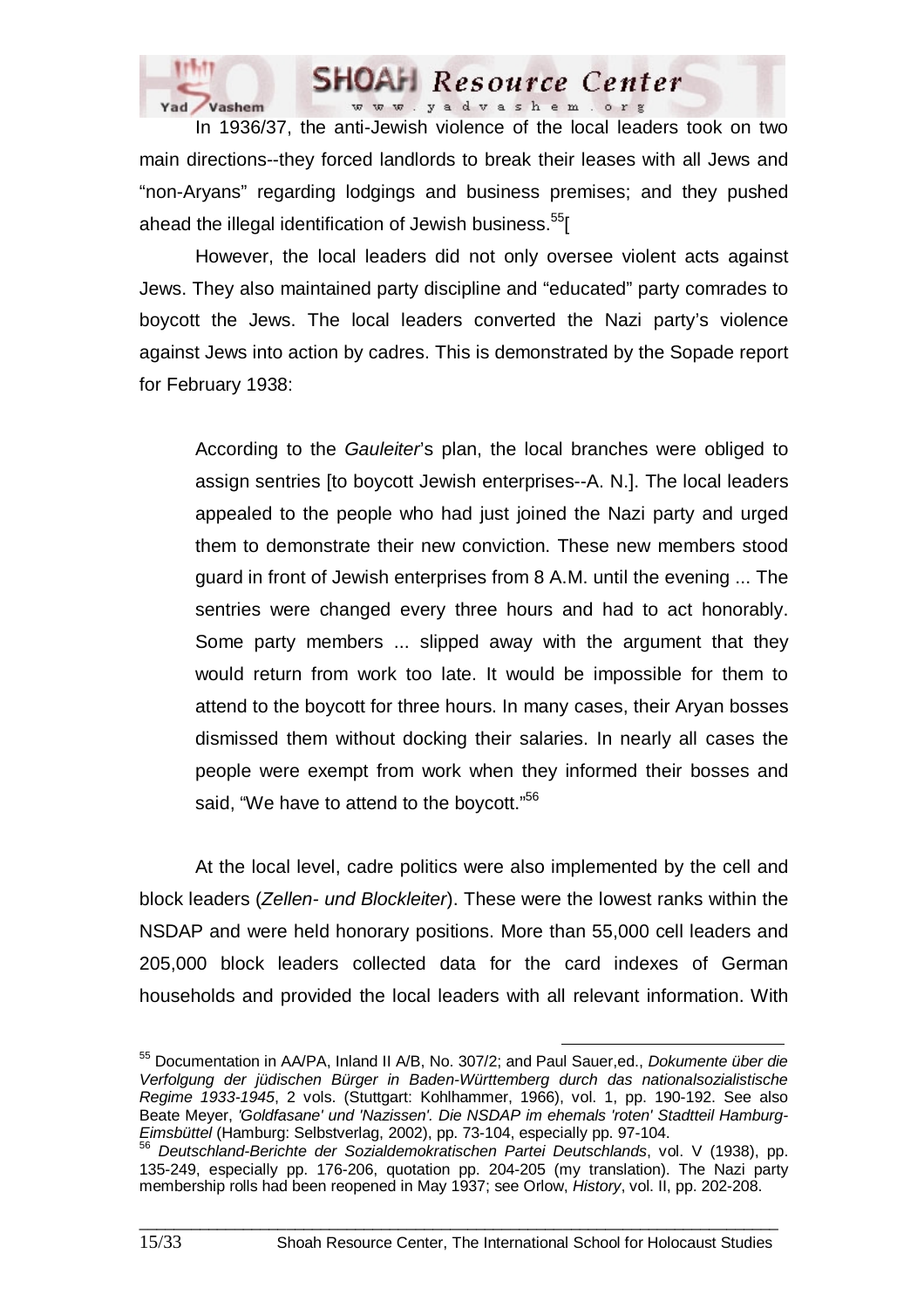

regard to Jews and "non-Aryans," the block leaders were aware of all their patterns of behavior, because controlling everyday life had become their main objective.57 These functionaries also played a major part in anti-Jewish violence, supported boycotts, and were eager to profiteer personally from "Aryanizations." They organized the so-called block and cell speaking evenings, which were also designed to encourage the party members to anti-Jewish actions.<sup>58</sup> Regarding "popular anger," the cell and block leaders were responsible for mobilizing party members on the local level for so-called punitive expeditions (*Strafexpeditionen*) against Jews and even against "Aryan" people "relating with Jews."

Between 1936 and 1938, the Nazi party's functionaries made constant efforts to instigate "popular anger" against Jews. They tried to increase the number of party members taking part in anti-Jewish actions, including violent acts. Interestingly, the Nazi party's anti-Jewish policies during these two years were more effective than ever before. This was connected to the intensifying division of labor within the state bureaucracy that developed from 1935/36, as part of the consolidation of the Nazi regime and the economic war preparations forced by Hermann Göring's Four-Year Plan Agency (Vierjahresplanbehörde). Some Nazi party institutions like the *Gau* and district economic advisors acted as executive agencies for the Four-Year Plan. The second reason for this intensified division of labor was the increasing partystate consensus on anti-Jewish policies; it was agreed that the Jews should be expelled from Nazi Germany by "legal," or even illegal, acts of expropriation. State, party and, later on, the police forces stopped at nothing to reach this goal. From 1936/37, there was no longer any difference between harming Jews physically and the "legal" destruction of Jewish businesses.

57 See the short accounts of Aryeh L. Unger, *The Totalitarian Party: Party and People in Nazi Germany and Soviet Russia* (Cambridge: Cambridge University Press, 1974), pp. 83-104; Reinhard Mann, *Protest und Kontrolle im Dritten Reich. Nationalsozialistische Herrschaft im Alltag einer rheinischen Grossstadt* (Frankfurt am Main: Campus, 1987), pp. 163-172; Detlef Schmiechen-Ackermann, "Der 'Blockwart'. Die unteren Parteifunktionäre im nationalsozialistischen Terror- und Überwachungsapparat," *Vierteljahrshefte für*  <sup>58</sup> See the example given by Holger Berschel, Bürokratie und Terror. Das Judenreferat der *Gestapo Düsseldorf 1935-1945* (Essen: Klartext, 2001), pp. 243-248.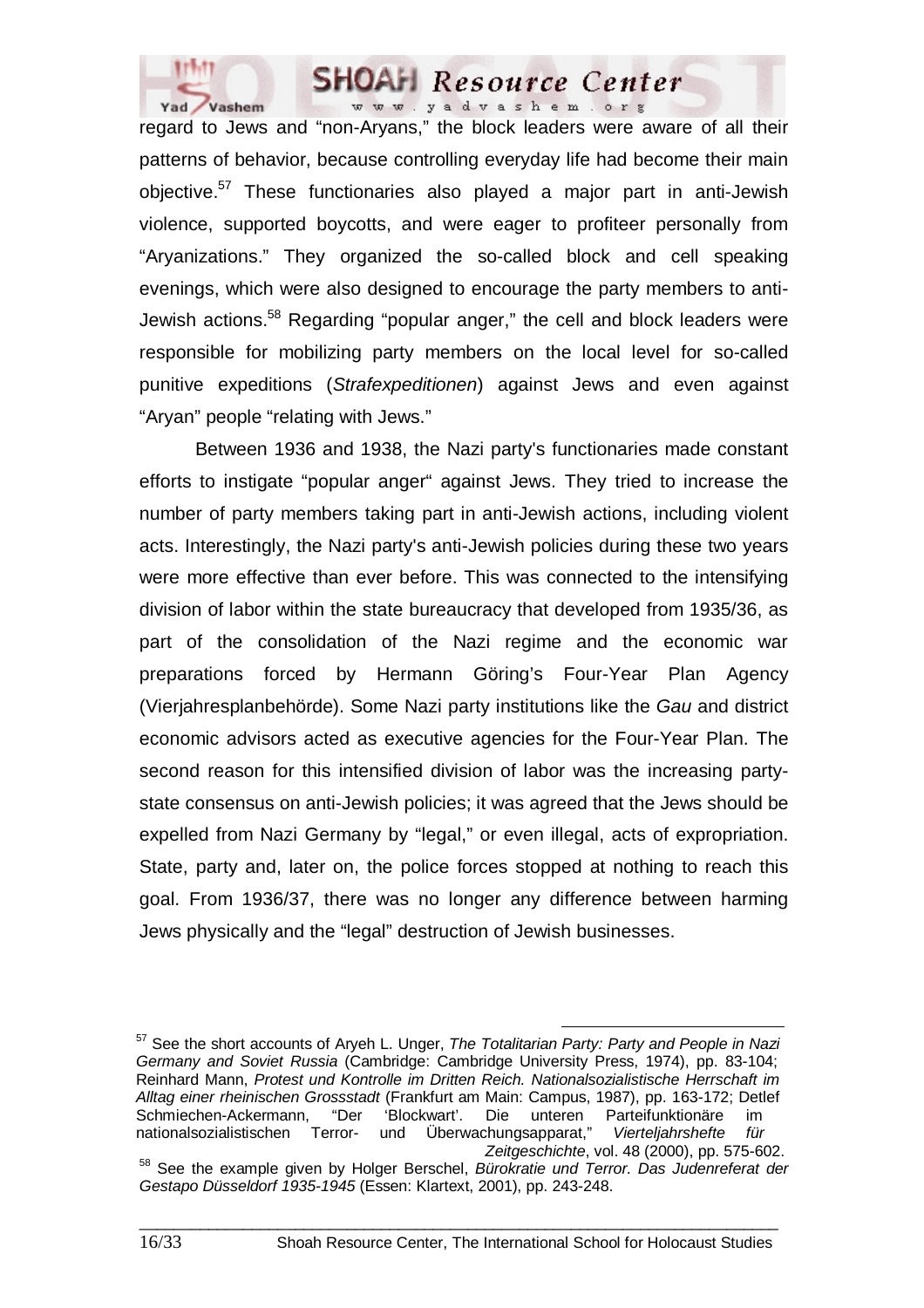

#### **The Fateful Year--1938**

In 1938, the Nazi party's anti-Jewish violence escalated unprecedentedly. It started with the *Anschluss* of Austria to the Third Reich on March 12, 1938. While the German army was invading Austria, the Austrian Nazi party went into action.59 It set in motion a unique wave of anti-Jewish violence, which was aimed directly at the Austrian Jews. $60$  "Aryanizations," confiscations, arrests, and physical maltreatments of Jews were now the new policy.<sup>61</sup> The terrorist pressure of the Austrian Nazi party, SA and SS activists caused a large number of Jewish suicides. From March to May 1938, 219 Jews killed themselves in Vienna, compared to nineteen in the same period the previous year. Yet the pogrom in Austria seems to have arisen quite spontaneously. It had not been planned by the Austrian Nazi party leaders. However, even this pogrom had an early history that was connected to Austrian antisemitism and violent acts that had been perpetrated against Jews during Austria's authoritarian phase, from 1934 to1938.

With the *Anschluss* of Austria, the "fateful year" for the Jews in Germany began. The Austrian events formed a prelude to the intensification of anti-Jewish policies in the so-called "Old Reich" (Altreich).<sup>62</sup> Götz Aly and Susanne Heim have argued that, in Nazi anti-Jewish politics, a "Viennese model" emerged that was copied in the "Old Reich" and, later, in most of the Nazi-occupied territories. According to Aly and Heim, this model consisted of an intended rationalization of the economy by eliminating virtually all the "unproductive" Jewish businesses. This argument, however, is unconvincing, because efforts to liquidate Jewish business had been at the core of Nazi anti-

59 On the history of the Austrian Nazi see Bruce F. Pauley, *Hitler and the Forgotten Nazis: A History of Austrian National Socialism* (Chapel Hill: University of North Carolina Press, 1981).<br><sup>60</sup> Herbert Rosenkranz, *Verfolgung und Selbstbehauptung. Die Juden in Österreich 1938-1945* (Vienna: Herald, 1978), pp. 22-47; and Wolf Gruner, *Zwangsarbeit und Verfolgung. Österreichische Juden im NS-Staat 1938-45* (Innsbruck: StudienVerlag, 2000), pp. 23-31. 61 For Vienna, see *Widerstand und Verfolgung in Wien 1934-1945. Eine Dokumentation. Wissenschaftliche Beratung von Wolfgang Neugebauer*, ed. by Dokumentationsarchiv des Österreichischen Widerstandes, 3 vols. (Vienna: Österreichischer Bundesverlag, 1984), vol. III, pp. 204-206 and 228-229. See also Gerhard Botz, *Wien vom 'Anschluss' zum Krieg.* 

*Nationalsozialistische Herrschaftsübernahme und politisch-soziale Umgestaltung am Beispiel* 

<sup>&</sup>lt;sup>62</sup> Meanwhile, the Nazi party's violence against the Jews in Austria went on; see the documents in YVA, M.38, Dokumentationsarchiv des Österreichischen Widerstandes, No. 53- 55. The most authoritative study on the persecution of the Jews in Vienna is Doron Rabinovici, *Instanzen der Ohnmacht. Wien 1938-1945. Der Weg zum Judenrat* (Frankfurt am Main: Jüdischer Verlag Suhrkamp, 2000).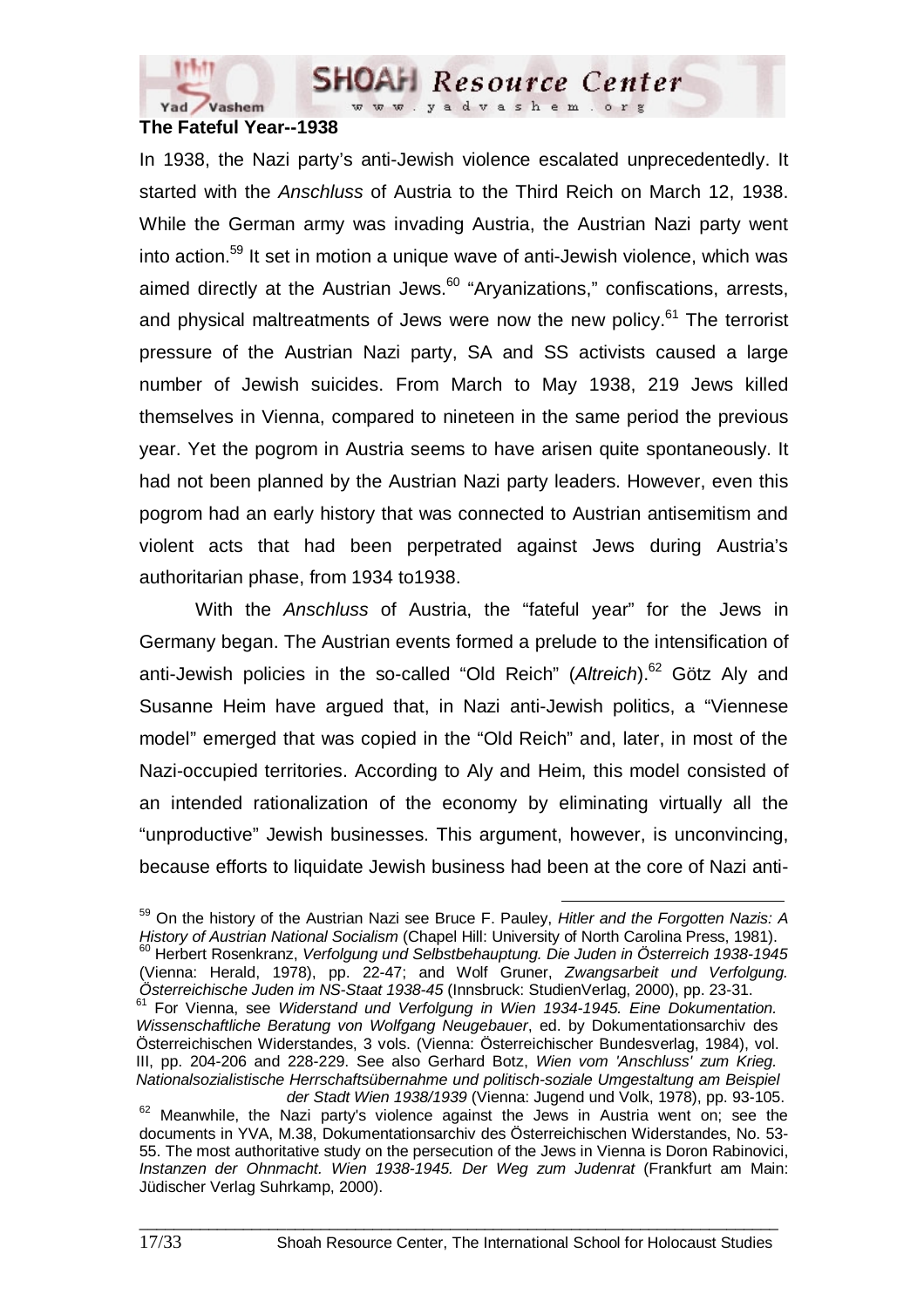

Jewish policies since  $1935$ .  $63$  If there was any Viennese model, then it was manifested in the radicalization of the Nazi party's violence against the Jews in the "Old Reich." Peter Longerich has shown that, from June to October 1938, the Nazi party in the "Old Reich" organized an intense wave of violence against Jews that caused an atmosphere of pogrom within the party. $64$  On November 9, 1938, this pogrom atmosphere came to a bitter head.

The genesis, proceedings, and consequences of the *Kristallnacht* pogrom organized by the Nazi party on November 9, 1938, have been described by many scholars. By now, there are detailed accounts of the decision-making process within the party elite, the violence following the instigation of *Kristallnacht*, and the consequences for Nazi anti-Jewish policies in general.<sup>65</sup> Much is known about local proceedings and the reactions of the German population. $66$  Far less is known about the perpetrators, who were often described as *Alte Kämpfer*, or "party radicals." Dieter Obst has pointed out that most of the perpetrators did indeed belong to the Nazi party, its divisions and affiliations, but most of them joined after  $1933!^{67}$  They were neither *Alte Kämpfer* nor "party radicals." They seemed to be individuals who were "educated" within the Nazi party. To a certain degree, these perpetrators were socialized by the Nazi party's violence against Jews. They were accustomed to using violence against Jews or, at least, saw anti Jewishviolence as a legitimate act.

The *Kristallnacht* pogrom was incited by Hitler and by Joseph Goebbels, the Reich Minister of Propaganda, Reich Propaganda Leader of the

63 Götz Aly and Susanne Heim, *Vordenker der Vernichtung. Auschwitz und die deutschen Pläne für eine neue europäische Ordnung* (Frankfurt am Main: Fischer, 1993), pp. 33-49. See the criticism by Friedländer, Nazi Germany, vol. I, pp. 247-248.<br><sup>64</sup> Longerich, *Politik der Vernichtung*, pp. 172-185 and 190-195.<br><sup>65</sup> See, for example, Hermann Graml, *Reichskristallnacht. Antisemitismus und* 

*Judenverfolgung im Dritten Reich* (Munich: dtv, 1988); Kurt Pätzold and Irene Runge, *Pogromnacht 1938* (East-Berlin: Pahl-Rugenstein, 1988); and Dieter Obst, *'Reichskristallnacht'. Ursachen und Verlauf des antisemitischen Pogroms vom November 1938* (Frankfurt am Main: Peter Lang, 1991).<br><sup>66</sup> Aposlav Faust, Die Wert in 1991.

<sup>&</sup>lt;sup>3</sup> Anselm Faust, Die 'Kristallnacht' im Rheinland. Dokumente zum Judenpogrom im *November 1938* (Düsseldorf: Schwann, 1988); Wolf-Arno Kropat, *'Reichskristallnacht'. Der Judenpogrom vom 07. bis 10. November 1938: Urheber, Täter, Hintergründe. Mit ausgewählten Dokumenten* (Wiesbaden: Kommission für die Geschichte der Juden in Hessen, 1997); Andreas Heusler and Tobias Weger, *'Kristallnacht'. Gewalt gegen die* 

<sup>&</sup>lt;sup>67</sup> Obst, *'Reichskristallnacht'*, pp. 349-355. Obst's analysis of the perpetrators' motives is somewhat apologetic because he denies antisemitism as a driving force.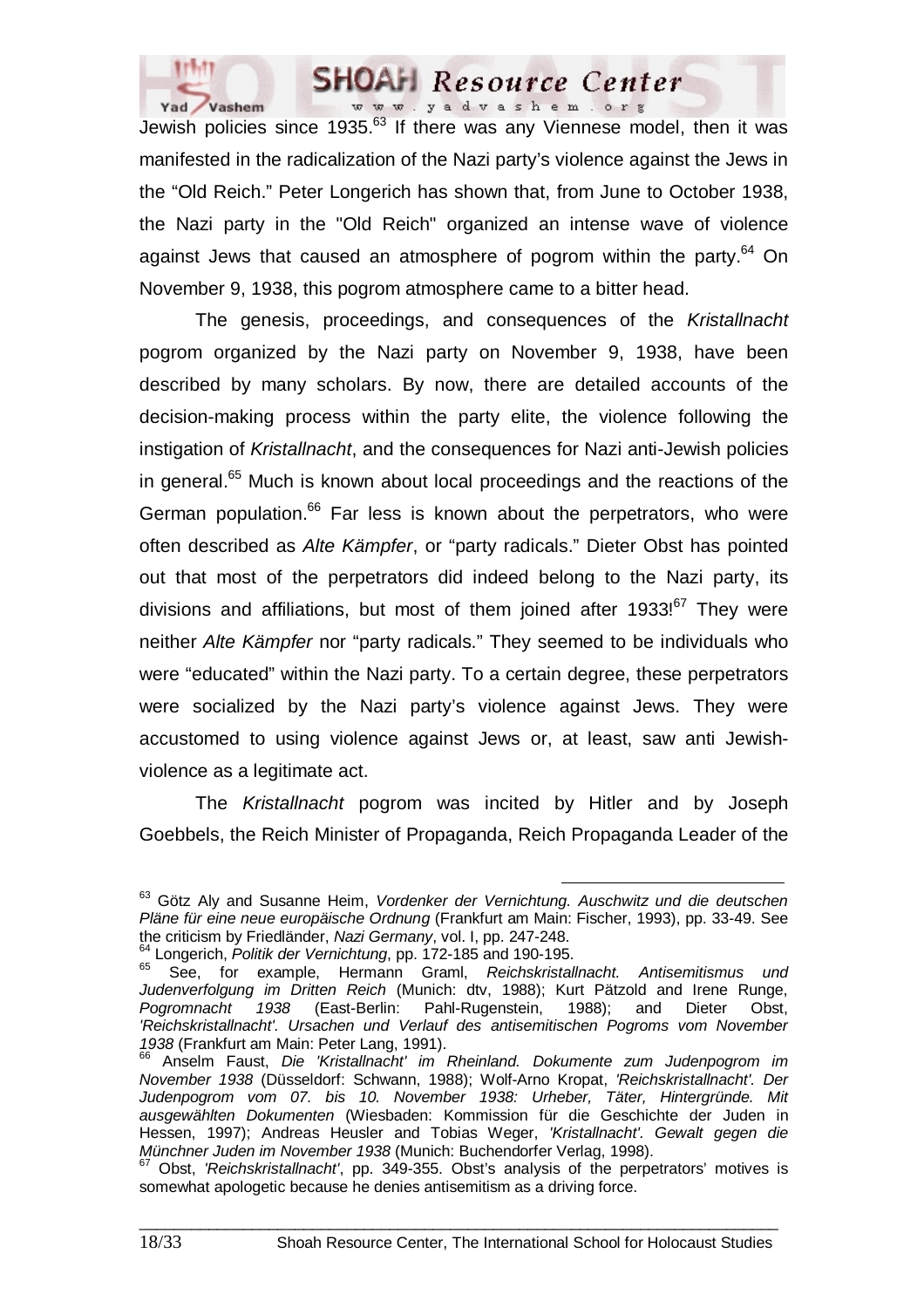

Nazi Party and *Gauleiter* for Berlin.<sup>68</sup> Hitler and Goebbels exploited the extraordinary situation caused by the attempted assassination of the German diplomat Ernst vom Rath in Paris, on November 7, 1938, by seventeen-yearold Herschel Grynszpan. The next day the Nazi press organ *Völkischer Beobachter* published a threatening editorial against the Jews in which Grynszpan's attempted assassination was condemned. Following this, Nazi party activists in Kassel and Dessau organized violent riots against Jews and Jewish business owners. The traditional November 9 party celebration was to be held all over the Reich the next day. A few hours before the official dinner in Munich was about to begin, Goebbels got the news of the party riots, and, a bit later, he heard about vom Rath's death. Goebbels went to the dinner, informed Hitler about the ongoing party riots and the German diplomat's death, and the *Führer* decided to act. Following is the pertinent excerpt from the Goebbels' diaries:

> I report the matter to the *Führer*. He decides: demonstrations [referring to Kassel and Dessau--A. N.] should be allowed to continue. The police should be withdrawn. For once the Jews should get the feel of popular anger. That is right. I immediately give the necessary instructions to the police and the party. Then I briefly speak in that vein to the party leadership. Stormy applause. All are instantly at the phones. Now the people will act. A few slackers break down. But I raise all. We mustn't let this cowardly murder go unanswered. Let things take their course. The Stormtroop Hitler starts to put Munich in order. This happens immediately. A synagogue is smashed up. I try to save it before it burns down. In vain.69

From this we learn that, after talking to Hitler, Goebbels immediately

68 Barkai, *Boycott*, pp. 132-139; Friedländer, *Nazi Germany*, vol. I, pp. 269-279; Longerich,

*Politik der Vernichtung*, pp. 198-207. 69 Elke Fröhlich, ed., *Die Tagebücher von Joseph Goebbels*. Part I: *Aufzeichnungen 1923- 1941*, 9 vols. (Munich: Saur, 1998-2002), vol. 6, pp. 179-181 (November 10, 1938), especially p. 180 (the first part has been translated by Friedländer, *Nazi Germany*, vol. I, pp. 272, the second part is my translation). See also Stefan Kley, "Hitler and the Pogrom of November 9- 10, 1938," *Yad Vashem Studies*, vol. XXVIII (2000), pp. 87-112.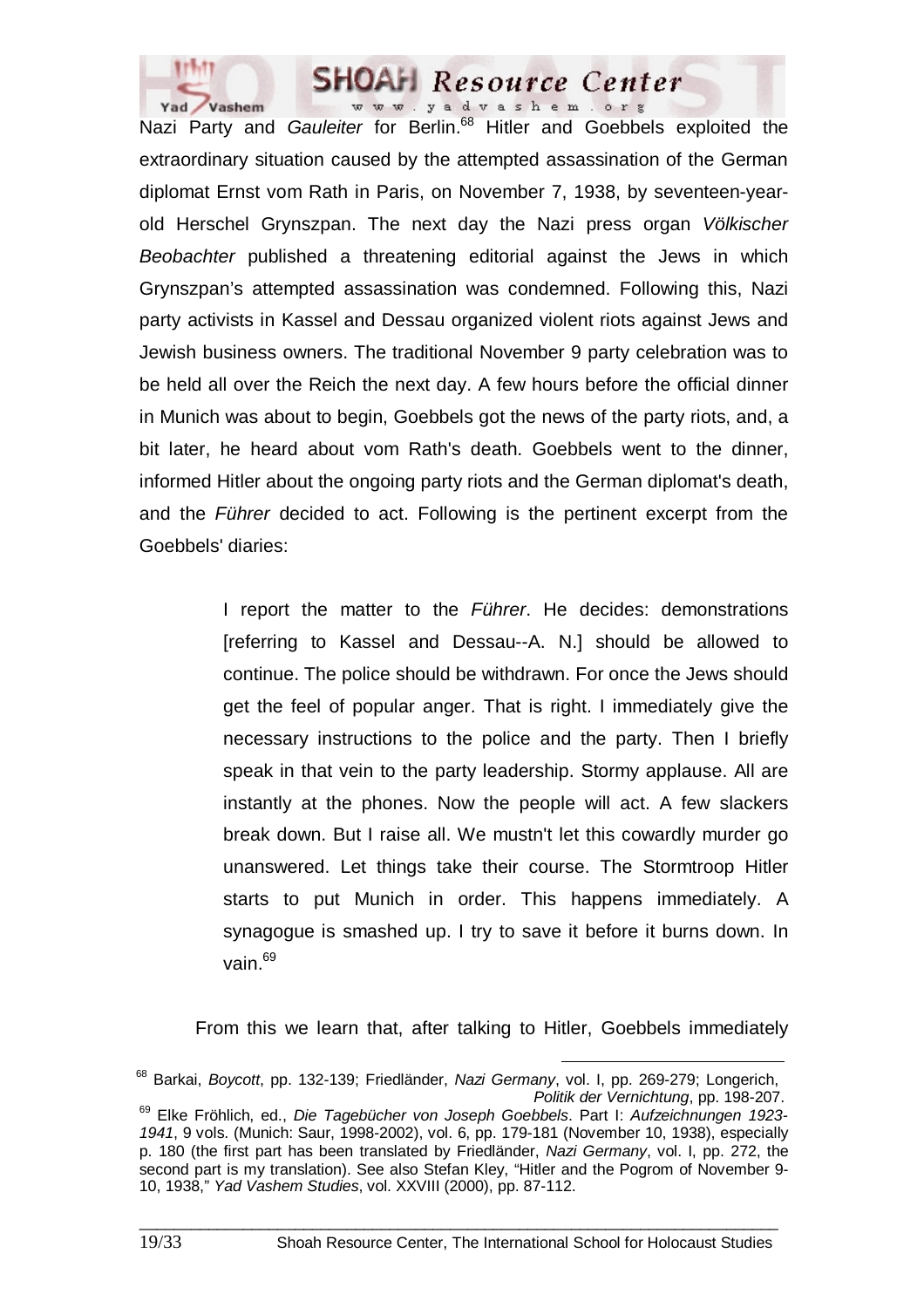

"gave orders" to the Nazi party in Berlin and, afterward, he spoke to the party's Reich and *Gau* leaders who were attending the meeting.<sup>70</sup> In his speech Goebbels did not call for a pogrom directly, but obviously mentioned the Kassel and Dessau riots and talked of retribution. The *Gauleiters* knew what they had to do and informed their staffs to organize "popular anger" against the Jews immediately. It was of major importance that that evening the Nazi party all over the Reich was holding the "traditional" November 9 meetings. Party activists were celebrating together and, thus, the whole Nazi party could be mobilized by one telephone call. Indeed, after the *Gauleiters* had called from Munich all over the Reich, the "popular anger" against the Jews started. As a result, the whole party apparatus was involved in this barbaric act of anti-Jewish violence.

Between November 9 and 11, 1938, a new group of perpetrators of anti-Jewish violence emerged--male youths organized in the HJ (Hitlerjugend).<sup>71</sup> From 1933, violence had been an important principle of socialization within the male HJ. $^{72}$  HJ activists had also committed violent acts, primarily against practicing Catholics and Catholic and Protestant youth organizations.<sup>73</sup> In Danzig, the HJ violence was directed against Poles.<sup>74</sup> From 1935, HJ activists also joined in the Nazi party's violence against Jews and were integrated systematically into organized anti-Jewish rallies. In addition, HJ activists organized their own violence against Jewish youths and property; for example, vandalizing Jewish graveyards and synagogues, or destroying the windows of Jewish enterprises and houses. Legally, these violent acts were considered juvenile delinquency and were judged in juvenile courts.

<sup>&</sup>lt;sup>70</sup> See Martin Moll, "Steuerungsinstrument im 'Ämterchaos'? Die Tagungen der Reichs- und<br>Gauleiter der NSDAP," Vierteljahrshefte für Zeitgeschichte, vol. 49 (2001), pp. 215-273.

<sup>&</sup>lt;sup>71</sup> Arno Klönne, Jugend im Dritten Reich. Die Hitler-Jugend und ihre Gegner (Düsseldorf: Eugen Diederichs Verlag, 1982); Michael Buddrus, *Zur Geschichte der Hitler-Jugend* (1922- 1939), 2 vols., Ph.D. dissertation, Rostock, 1989; Peter Pahmeyer and Lutz van Spankeren, *Die Hitlerjugend in Lippe (1933-1939). Totalitäre Erziehung zwischen Anspruch und Wirklichkeit* (Bielefeld: Aisthesis, 1998), and the important biography by Torsten Schaar, *Artur Axmann - Vom Hitlerjungen zum Reichsjugendführer der NSDAP. Eine nationalsozialistische Karriere*, 2 vols. (Rostock: Universitätsdruckerei, 1998).

 $72$  See my own study, "Der Streifendienst der Hitlerjugend und die 'Überwachung der Jugend', 1934-1945," Beiträge zur Geschichte des Nationalsozialismus, vol. 16 (2000), pp. 13-51.

<sup>&</sup>lt;sup>73</sup> Michael Burleigh, The Third Reich. A New History (Basingstoke and Oxford: Pan Books, 2001), pp. 237-238 and 261-263.

<sup>74</sup> See Christoph Pallaske, *Die Hitlerjugend der Freien Stadt Danzig 1926-1939* (Münster: Waxmann, 1999), pp. 166-178.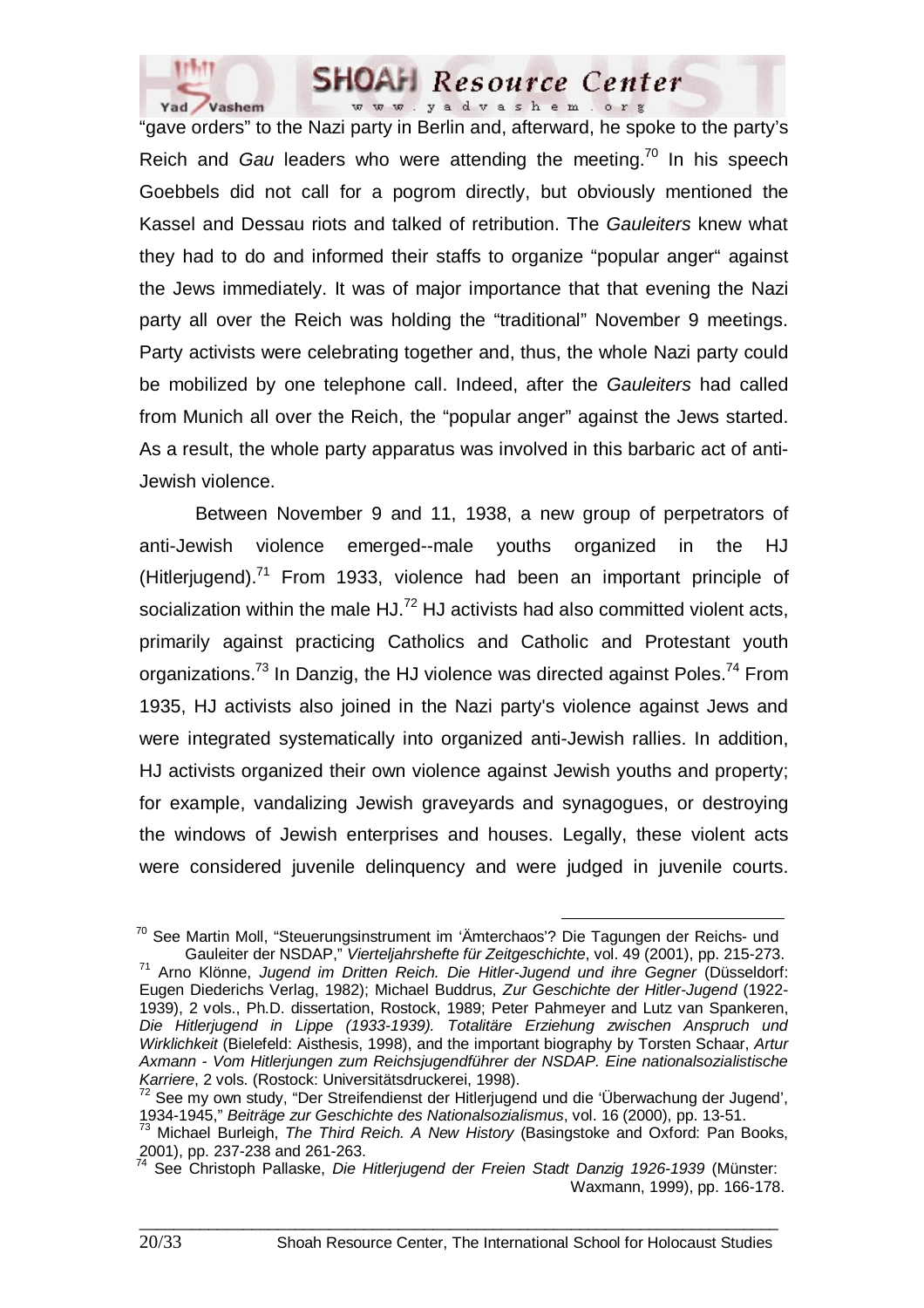

www.yadvashem.org From 1936/37, however, the HJ had certain possibilities to influence the rulings of the juvenile courts.<sup>75</sup> Further research has to be done into whether this influence resulted in the exception of HJ activists from juvenile law as far as anti-Jewish violence was concerned.

**SHOAH** Resource Center

On November 9 and 10, 1938, in most of Germany's towns, and even villages, HJ activists contributed to locking synagogues, looting Jewish enterprises, harassing and blackmailing Jews.<sup>76</sup> Unlike in the SA, this violence within the HJ primarily was set into motion by the equivalents of majors (*Bannführer*), lieutenants and second lieutenants (*Stammführer* and *Gefolgschaftsführer*), and, to a lesser degree, by sergeants (*Scharführer)*. The violence of HJ activists was normally instigated from above and was planned more centrally than in the SA.

The importance of the chain of command within the HJ with regard to acts of violence can be seen from the incidents that transpired in Munich on November 9. Major General for the HJ in Bavaria, Emil Klein, had convened a meeting there of HJ leaders from all over Bavaria. Soon after he heard about vom Rath's death, he called for a "punitive expedition" by HJ activists. Klein immediately arranged a "special force," consisting of some of the available HJ activists, burgled more than twenty Jewish-owned homes, robbed the owners of their money, and forced them to hand the houses over to the HJ. The next day these illegal confiscations were notarized by one of Klein's friends, who granted the HJ a thirty-year right of residence.

A couple of weeks later, however, the Nazi party courts began legal proceedings against Klein and other HJ activists.<sup>77</sup> Nevertheless, the final conclusion of these party courts was that, while Klein and the others from the HJ indeed had committed a crime, they had been led by "decent motives." The

75 Jörg Wolff, *Jugendliche vor Gericht im Dritten Reich. Nationalsozialistische Jugendstrafrechtspolitik und Justizalltag* (Munich: Beck, 1992).

<sup>&</sup>lt;sup>76</sup> Michael Buddrus, "Wir fahren zum Juden Geld holen!'. Hitlerjugend, Antisemitismus, Reichskristallnacht," *Jahrbuch des Archivs der deutschen Jugendbewegung*, vol. 18 (1999),  $pp. 13-156.$ 

<sup>77</sup> Karl Heinz Jahnke and Michael Buddrus, eds., *Deutsche Jugend 1933-1945. Eine Dokumentation* (Hamburg: VSA-Verlag, 1989), pp. 148-153; Donald M. McKale, *The Nazi Party Courts. Hitler's Management of Conflict in his Movement, 1921-1945* (Lawrence: University Press of Kansas, 1974); and idem, "Der öffentliche Dienst und die Parteigerichtsbarkeit der NSDAP," in Dieter Rebentisch and Karl Teppe, eds., *Verwaltung contra Menschenführung im Staat Hitlers. Studien zum politisch-administrativen System* (Göttingen: Vandenhoeck & Ruprecht, 1986), pp. 237-254.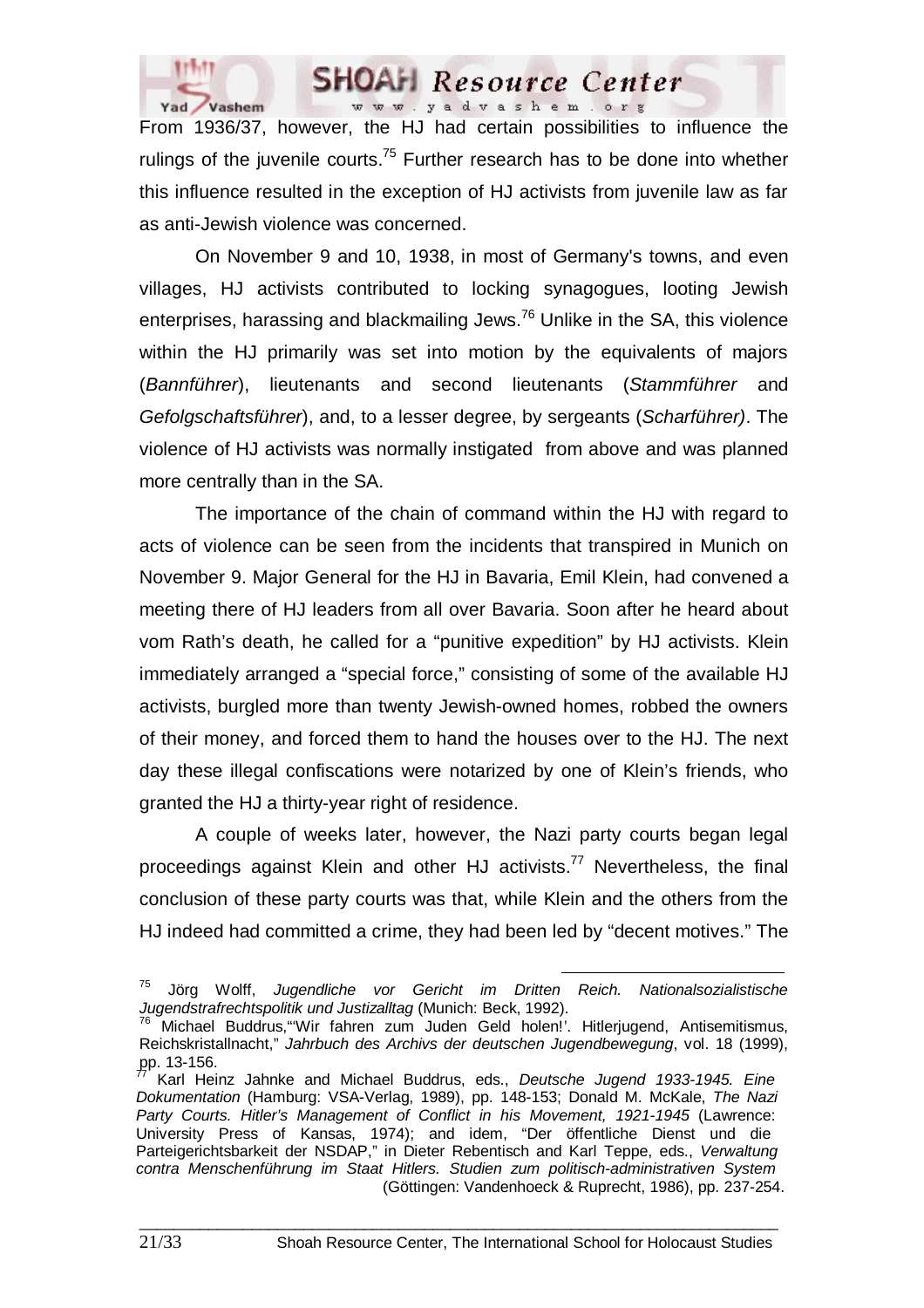

case was therefore dismissed and not passed over to the juvenile courts. In the next few weeks, all other "legal rulings" on Nazi party activists' *Kristallnacht* crimes received similar treatment.<sup>78</sup>

Regarding the German and Austrian Jews, the consequences of the *Kristallnacht* pogrom were devastating: more than 680 Jews were killed or committed suicide; nearly 30,000 were interned in concentration camps. Nearly 200 synagogues were set on fire or devastated; and more than 7,500 Jewish-owned enterprises were destroyed.<sup>79</sup> This had all happened within hours. Even though, this pogrom had not been planned long in advance, this was not necessary, because, since 1933/34, the Nazi party had gained considerable experience in organizing anti-Jewish violence. All the party needed was a free hand to instigate a pogrom against the Jews. On November 9, 1938, this was guaranteed by Goebbels and Hitler themselves. After that, the entire Nazi party participated in one way or another in the *Kristallnacht* pogrom. For the first time since April 1933, therefore, it proved to be an organization that could be activated at the touch of a button. By a single instruction party activists knew what they had to do. In this respect the pogrom was not an uncontrolled outbreak of violence. It was an improvised but wellthought-out action serving two main goals: to hurt Jews physically; and to destroy their property. At that time both aims were seen even by party activists as a precondition to force Jews to emigrate.

Immediately after the pogrom, the ministerial bureaucracy and the Gestapo intensified their policies of enforcing Jewish emigration.<sup>80</sup> Simultaneously, these institutions pressed forward with radical legal initiatives that had less to do with Jewish emigration, but aimed at a total separation between Jews and the "Aryan" population. It was the Nazi party's "success" to have caused this radicalization in anti-Jewish policies.

<sup>&</sup>lt;sup>78</sup> Donald M. McKale, "A Case of Nazi 'Justice'. The Punishment of Members Involved in the Kristallnacht," *Jewish Social Studies*, vol. 35 (1973), pp. 228-238; Gruchmann, *Justiz*, pp. 484-

<sup>&</sup>lt;sup>79</sup> Barkai, *Boycott*, p. 133-134; Friedländer, *Nazi Germany*, vol. I, p. 276; and Longerich, *Politik der Vernichtung*, p. 204.

<sup>80</sup> Herbert A. Strauss, "Jewish Emigration from Germany: Nazi Politics and Jewish Response." *Leo Baeck Institute Yearbook*, vol. XXV (1980), pp. 313-361, and vol. XXVI (1981), pp. 343- 409.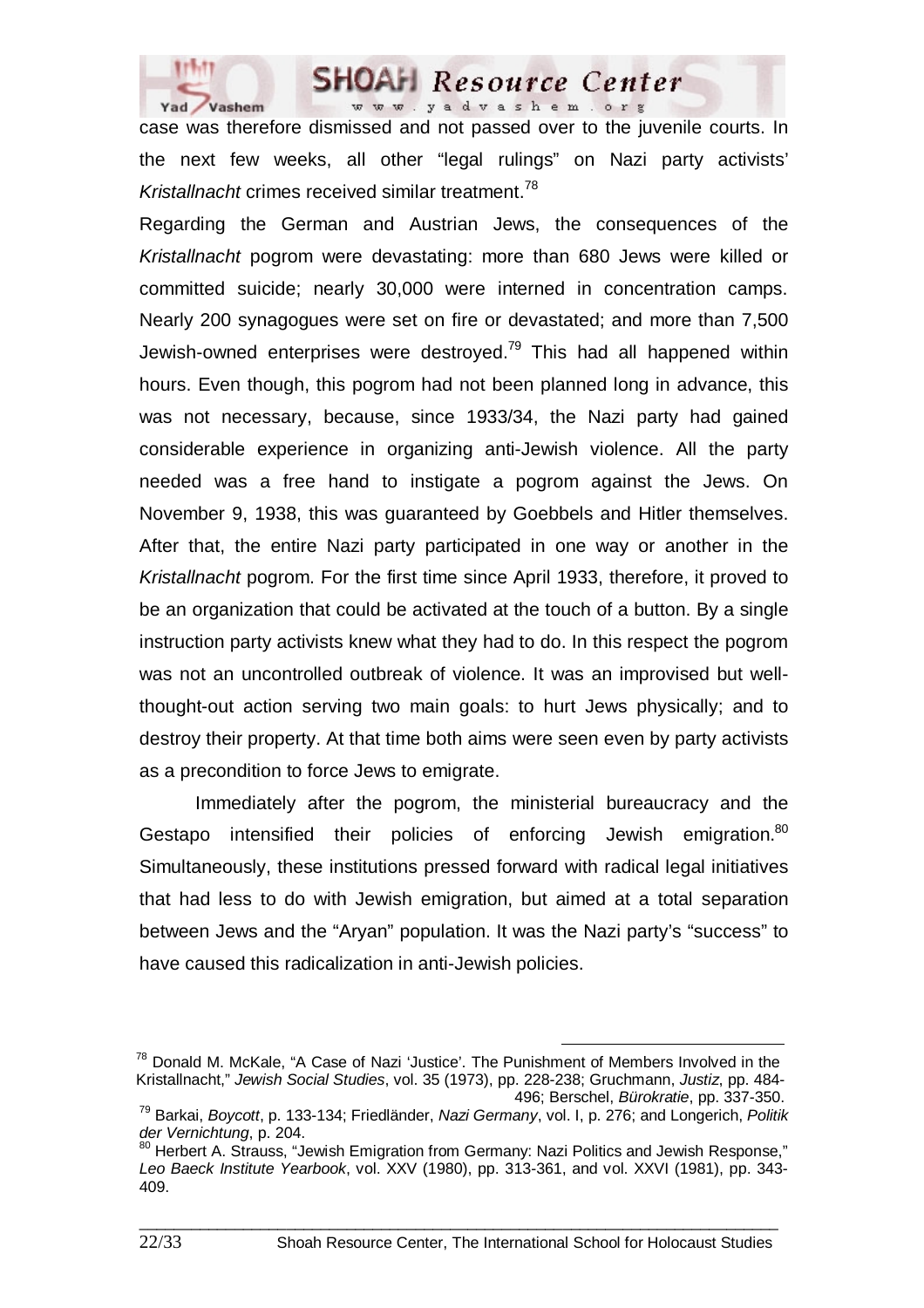

Antisemitism formed a necessary precondition for any violent acts against the Jews until 1938/39, and, in the years to come, for the Holocaust all over Europe. Without it, there would not have been anti-Jewish violence. This antisemitism was not as specific as scholars normally assume. In German society and Austria, antisemitism was latent and widespread among the general population and later influenced the perpetrators of the Holocaust. Future research has to pay more careful attention to the spread of this latent antisemitism and to examine antisemitic mentality. $81$  A history of antisemitic mentality in Germany and Austria in the nineteenth and twentieth centuries is desperately needed.<sup>82</sup>

# **Forms and Functions of the Nazi Party's Anti-Jewish Violence, 1933-1939**

The anti-Jewish violence of the Nazi party after 1933 was directed to four different types of actions: the direct physical maltreatment of Jews and "non-Aryans"; the damage of Jewish property; the boycott of Jewish enterprises; and the appropriation of Jewish possessions. Formally, these violent acts were liable to legal punishment until the end of the Nazi regime. However, from 1935/36, the Nazi party succeeded in the courts to represent the violence against the Jews as the "official duties" of its members. As a result, violent acts against Jews were excepted from the rule of the law. $83$  Proceedings against any acts of anti-Jewish violence committed by members of the Nazi party, its divisions, or affiliated organizations were either stopped or not followed up by the criminal courts. From 1935/36, the courts got involved in cases of anti-Jewish violence only when party members raped Jewish women.

 $81$  The history of mentalities evaluates collective attitudes toward living conditions, institutions and power relations, conscious and unconscious views of life, and patterns of collective behavior as phenomena of long duration*.* See Volker Sellin, "Mentalität und Mentalitätsgeschichte," *Historische Zeitschrift*, vol. 241 (1985), pp. 554-598. Regarding anti-Jewish violence, see Werner Bergmann, et al., eds., *Exclusionary Violence: Antisemitic Violence in Modern German History* (Ann Arbor: University of Michigan, 2002).<br><sup>82</sup> See Reinhard Rürup's pathbreaking study, "Der Fortschritt und seine Grenzen. Die

Revolution von 1848 und die europäischen Juden," in Dieter Dowe, et al., eds., *Europa 1848. Revolution und Reform* (Bonn: Dietz, 1998), pp. 985-1005.<br><sup>83</sup> On the exception of the party from regular law, see Ernst Fraenkel, *The Dual State: A* 

*Contribution to the Theory of Dictatorship* (New York: Oxford University Press, 1941), pp. 34- 37; and Gruchmann, *Justiz*, pp. 433-534. In some cases, the Gestapo tried to punish party activists who rioted against Jews; see Berschel, *Bürokratie*, pp. 234-248.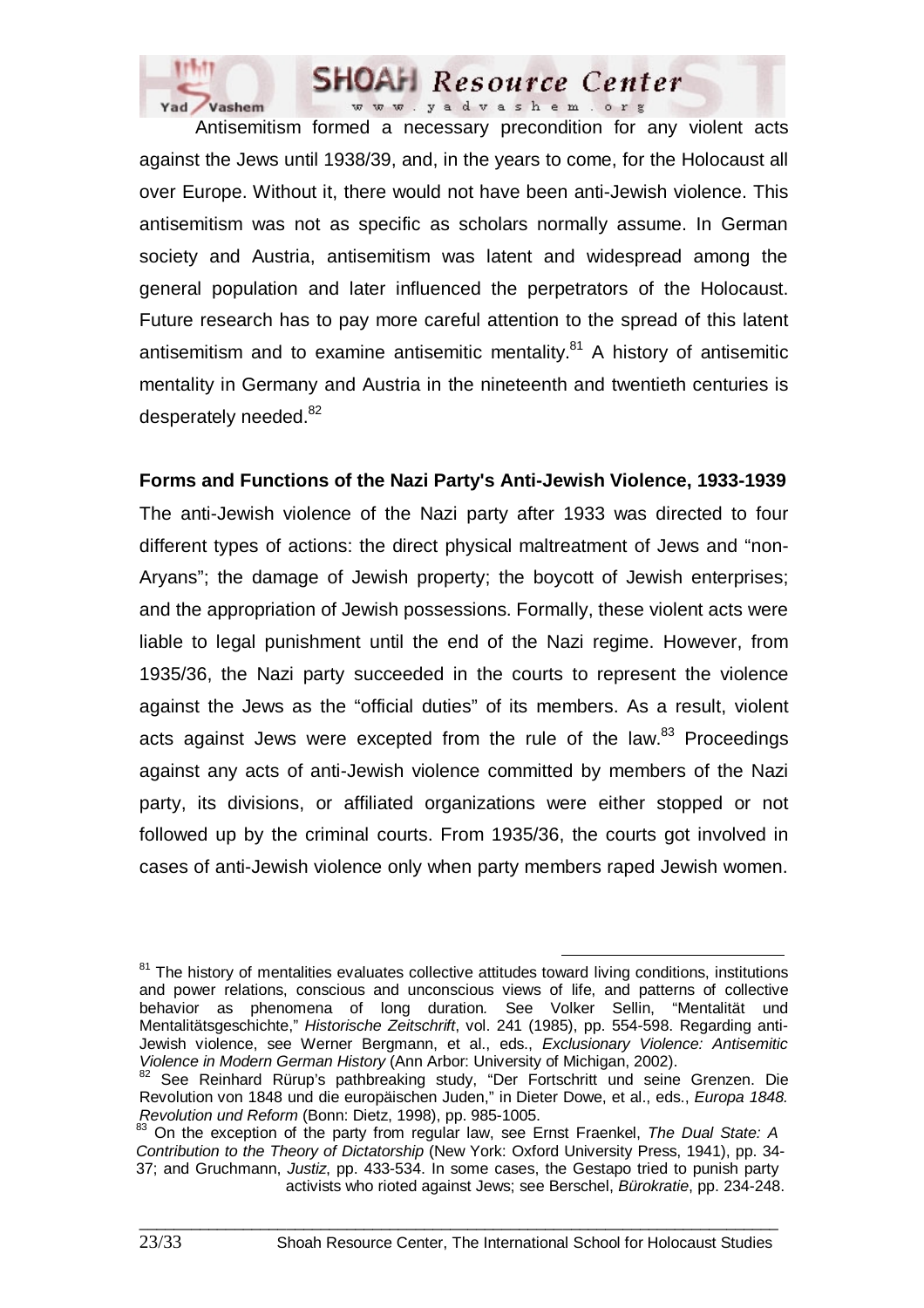

In that case, the perpetrators were not accused of rape, but of "race defilement" (*Rassenschande*).<sup>84</sup>

The four types of Nazi party anti-Jewish violence had four functions. First, Jews and "non-Aryans' should be physically hurt. Deliberate injury marked the central point of the Nazi party's violence against the Jews. By this deliberate use of violence, the party not only wanted to isolate the Jews from German society, but also to break down their personalities. The perpetrators were aware of this aim, and, therefore, this is a strong counter-argument to the functionalists, who seem, erroneously, to emphasize the lack of purpose of the Nazi party's anti-Jewish violence.<sup>85</sup> Violent acts against Jews were meant to cause them physical injury.

Mostly, this violence by party members was instigated as "popular anger" but was planned deliberately. Relating to the victims, it always assumed concrete forms. In this respect, the Nazi party's violence against Jews was rational, according to Weber's definition. It did not arise from a system-determined radicalization, or from irrational dynamics. It seems misleading to interpret the Third Reich, as the functionalists tend to do, as a power system in which rational political planning did not exist.<sup>86</sup> During the Third Reich, the deliberate implementation of ideological goals was a constant phenomenon. The Nazi party's violence against the Jews served both

84 The courts' rulings on cases of "race defilement" are analyzed by Hans Robinsohn, *Justiz als politische Verfolgung. Die Rechtssprechung in 'Rassenschandefällen' beim Landgericht Hamburg 1936-1943* (Stuttgart: Deutsche Verlagsanstalt, 1977). The forthcoming Ph.D. dissertation by Alexandra Pzyrembel will deal with the history of this stereotype in Germany between 1900 and 1945.

<sup>85</sup> Hans Mommsen, "Der nationalsozialistische Polizeistaat und die Judenverfolgung vor 1938," *Vierteljahrshefte für Zeitgeschichte*, vol. 10 (1962), pp. 68-87, especially p. 69; idem and Dieter Obst, "Die Reaktion der deutschen Bevölkerung auf die Verfolgung der Juden 1933-1943," in Hans Mommsen and Susanne Willems, ed., *Herrschaftsalltag im Dritten Reich. Studien und Texte* (Düsseldorf: Schwann, 1988), pp. 374-485, especially p. 381; and idem, "The Realization of the Unthinkable: The 'Final Solution' of the 'Jewish Question' in the Third Reich," in Gerhard Hirschfeld, ed., *The Policies of Genocide. Jews and Soviet Prisoners of War in Nazi Germany* (London: Allen & Unwin, 1986), pp. 93-144, especially p. 116.

<sup>&</sup>lt;sup>86</sup> For this approach see Martin Broszat, "Soziale Motivation und Führer-Bindung des Nationalsozialismus," *Vierteljahrshefte für Zeitgeschichte*, vol. 18 (1970), pp. 392-409, especially p. 405; Hans Mommsen, "Cumulative Radicalisation and Progressive Selfdestruction as Structural Determinants of the Nazi Dictatorship," in Ian Kershaw and Moshe Lewin, eds., *Stalinism and Nazism: Dictatorships in Comparison* (Cambridge: Cambridge University Press, 1997), pp. 75-87, especially pp. 81-82; Ian Kershaw, *Hitler. 1889-1936: Hubris*, and idem, *Hitler: 1936-1945: Nemesis* (London: Allen Lane and The Penguin Press, 1998-2000).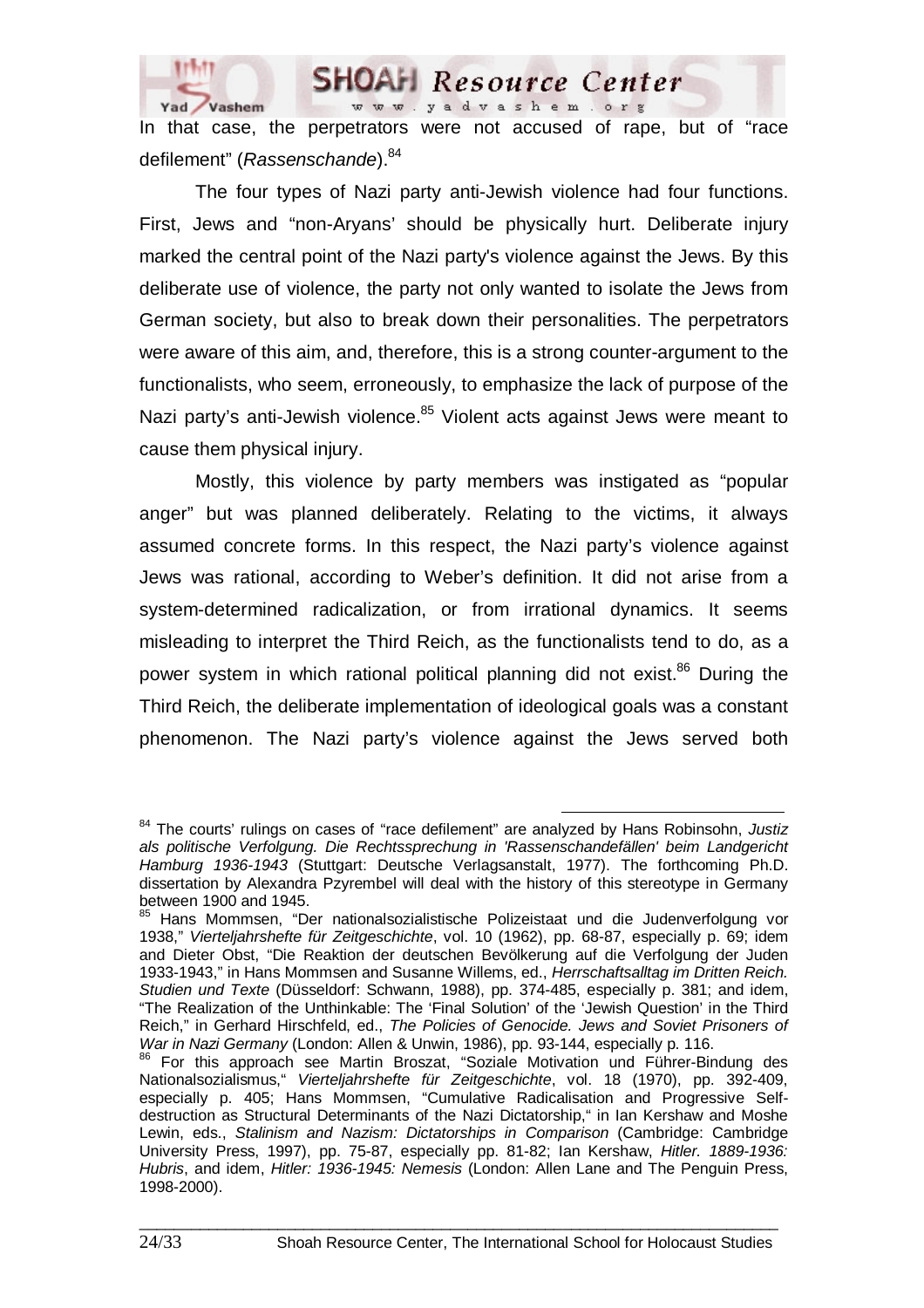

purposes--the realization of ideological goals and the creation of a mass basis for anti-Jewish policies in general.

# **Phenomenology of the Nazi Party's Violence Against the Jews (1933- 1939)**<sup>87</sup>

| <b>Type</b>     | of Contents                                                                                                              |
|-----------------|--------------------------------------------------------------------------------------------------------------------------|
| <b>Violent</b>  |                                                                                                                          |
| <b>Action</b>   |                                                                                                                          |
| <b>Physical</b> | Murder, manslaughter, assassination attempts, rape and<br>sexual assault                                                 |
| <b>Mistreat</b> | Organizing pogroms and "popular anger," public humiliation<br>(cutting beards and shaving heads), thrashing and spitting |
| ment            |                                                                                                                          |
| Damage<br>to    | <b>Jewish</b> Vandalizing synagogues and Jewish graveyards, burning                                                      |
| <b>Property</b> | enterprises and houses, throwing things into windows,                                                                    |
|                 | painting swastikas and antisemitic graffiti, killing Jewish-                                                             |

87 Based on various state and police authorities' reports in: Peter Brommer, ed., *Die Partei hört mit*, vol. 1: *Lageberichte und andere Meldungen des Sicherheitsdienstes der SS aus dem Grossraum Koblenz 1937-1941* (Koblenz: Verlag der Landesarchivverwaltung Rheinland-Pfalz, 1988); Thomas Klein, ed., *Die Lageberichte der Geheimen Staatspolizei über die Provinz Hessen-Nassau 1933-1936*, 2 vols. (Köln: Böhlau, 1986); Joachim Kuropka, ed., *Meldungen aus Münster 1924-1944. Geheime und vertrauliche Berichte von Polizei, Gestapo, NSDAP und ihren Gliederungen, staatlicher Verwaltung, Gerichtsbarkeit und Wehrmacht über die gesellschaftliche Situation in Münster* (Münster: Verlag Regensberg, 1992); Klaus Mlynek, ed., *Gestapo Hannover meldet ... Polizei- und Regierungsberichte für das mittlere und südliche Niedersachsen zwischen 1933 und 1937* (Hildesheim: Verlag August Lax, 1986); Robert Thévoz, Hans Branig and Cécile Lowenthal-Hensel, eds., *Pommern 1934/35 im Spiegel von Gestapo-Lageberichten und Sachakten*, 2 vols. (Köln: Grote'sche Verlagsbuchhandlung, 1974); Wolfgang Ribbe, ed., *Die Lageberichte der Geheimen Staatspolizei über die Provinz Brandenburg und die Reichshauptstadt Berlin 1933 bis 1936*, vol. 1: *Der Regierungsbezirk Potsdam* (Köln: Böhlau, 1998); Gerd Steinwascher, ed., *Gestapo Osnabrück meldet ... Polizei- und Regierungsberichte aus dem Regierungsbezirk Osnabrück aus den Jahren 1933 bis 1936* (Osnabrück: Privately published, 1995), and the *Deutschland-Berichte der Sozialdemokratischen Partei Deutschlands*.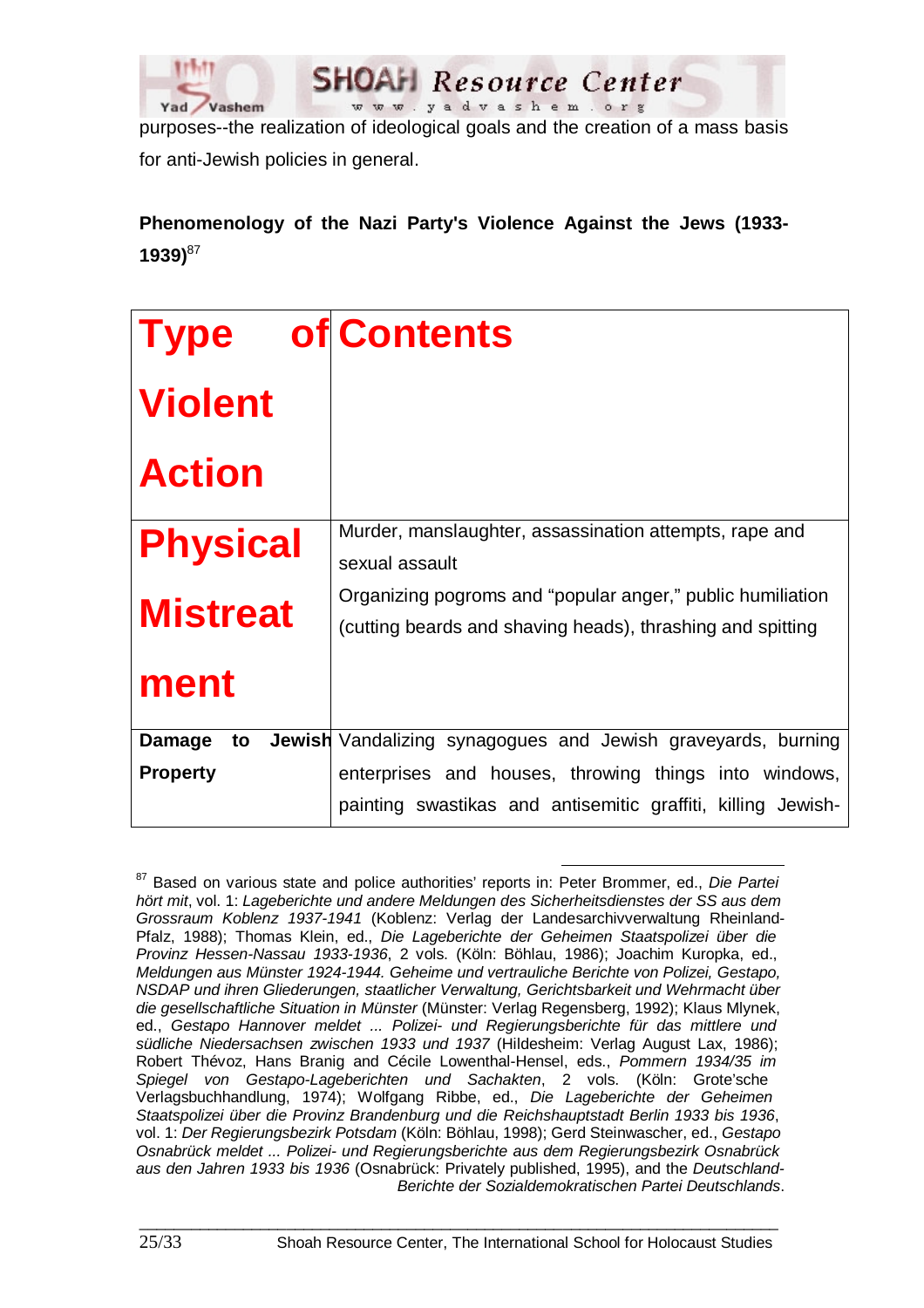| <b>SHOAH</b> Resource Center<br>www.yadvashem.org<br>Yad Vashem |                                                                                     |
|-----------------------------------------------------------------|-------------------------------------------------------------------------------------|
|                                                                 | owned cattle                                                                        |
|                                                                 | <b>Boycott</b> of Jewish Boycotting and labeling Jewish enterprises; excluding Jews |
|                                                                 | <b>Businesses and "de-</b> from "coordinated" associations, spying and denouncing,  |
| Judaization"                                                    | "de-leasing" of Jewish enterprises, printing and publishing                         |
|                                                                 | antisemitic propaganda                                                              |
| Seizure of Jewish                                               | Forcing "Aryanization" of Jewish businesses, confiscations                          |
| <b>Possessions</b>                                              | and robberies, thefts and embezzlements, looting Jewish-                            |
|                                                                 | owned enterprises                                                                   |

Propaganda was the second function of the anti-Jewish violence. "Popular anger" was feigned by the party as an integral part of the propagandistic mobilization of German society. The aim of the violence was to increase the consent to violent actions against Jews and to encourage larger parts of the German population to participate in such acts.<sup>88</sup> As Ian Kershaw has shown, the overall effects of these appeals on the German population remained insignificant.<sup>89</sup> Participation in violence against Jews was usually demonstratively declined. This, however, had an unintended consequence. It seems to have strengthened the German population's consensus with the "legal" discrimination against the Jews enforced by the ministerial bureaucracy and by the state administration on the regional and local level.<sup>90</sup>

In his studies on "public opinion" during the Third Reich, Otto Dov Kulka has pointed out this consensus. $91$  My hypothesis, which requires further

88 Frei, *The Führer State*, pp. 128-136, especially p. 129, calls Nazi antisemitism in general "an instrument of ideological mobilization and negative integration."

<sup>89</sup> Ian Kershaw, "Antisemitismus und Volksmeinung. Reaktionen auf die Judenverfolgung," *Bayern in der NS-Zeit*, vol. II, pp. 281-348; idem, "The Persecution of the Jews and German Popular Opinion in the Third Reich," *Leo Baeck Institute Year Book*, vol. XXVI (1981), pp. 261- 289; and idem, "German Popular Opinion and the 'Jewish Question', 1939-1943: Some Further Reflections," in Arnold Paucker, ed., *Die Juden im nationalsozialistischen Deutschland / The Jews in Nazi Germany 1933-45* (Tübingen: Mohr Siebeck, 1986), pp. 365-385. 90 On this phenomenon in general, see Robert K. Merton, "The Unanticipated Consequences

of Purposive Social Action," *American Sociological Review*, vol. 1 (1936), pp. 894-904; and idem, *Social Theory and Social Structure* (New York: Free Press, 2nd, revised ed., 1968).

<sup>&</sup>lt;sup>91</sup> Otto Dov Kulka and Aron Rodrigue, "The German Population and the Jews in the Third Reich: Recent Publications and Trends in Research on German Society and the 'Jewish Question'," *Yad Vashem Studies*, vol. XVI (1984), pp. 421-435; Otto Dov Kulka, "'Public Opinion' in Nazi Germany and the 'Jewish Question'," *Jerusalem Quarterly*, vol. 25 (1982), pp. 121-144; and idem, "Die Nürnberger Rassengesetze und die deutsche Bevölkerung im Lichte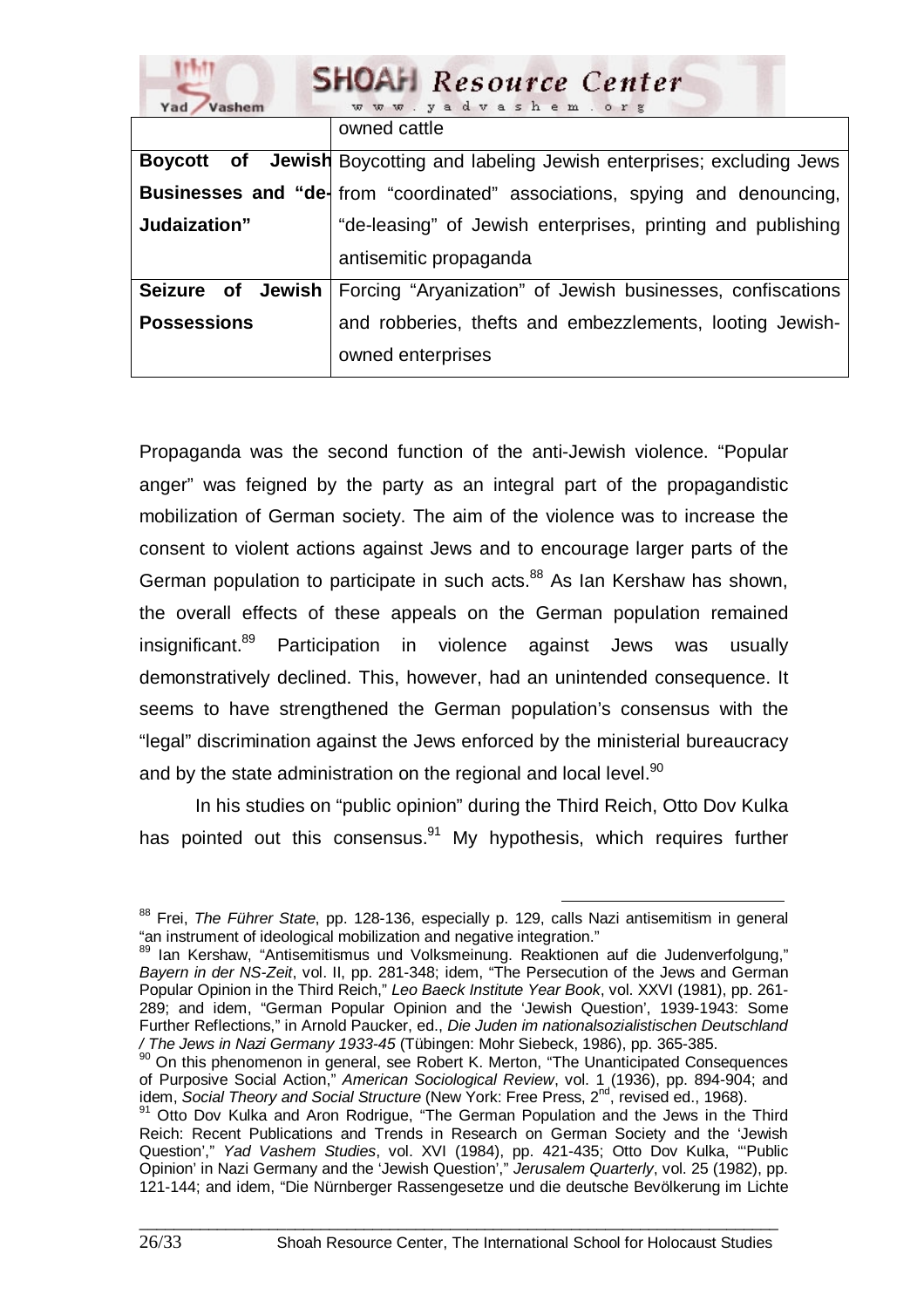

examination, is: The more intense the Nazi party's anti-Jewish violence became, the higher was the degree of acceptance of "legal" anti-Jewish measures within the German population. It might be possible to establish a connection between this assumption and Kershaw's and Kulka's complementary hypotheses concerning "public opinion" in Nazi Germany.

The third function of the Nazi party's anti-Jewish violence was generally to pressure the ministerial bureaucracy and state administration. In this context it should be borne in mind that, from 1933, the decision-making process in Nazi politics was mainly determined by the state authorities and not by the party. The party leadership believed the state administration should put the antisemitic goals of the Nazi party program into practice. The simulation of "popular anger" against Jews primarily served to adjust the "will" of the "people" to government authorities.

The Nazi party had a specific "logic": the more intense the "popular anger" against the Jews, the sooner the bureaucracy would have to act. However, this does not mean that anti-Jewish policies in general were arranged between party and state authorities. The state administration tried to integrate the party into the "legal" actions against Jews. Deputy *Führer* Hess's staff tried to limit the party's violence against Jews and to push forward anti-Jewish legislation.<sup>92</sup> From 1935/36, these initiatives led to a division of labor in anti-Jewish policies, particularly between party and state administration.

The anti-Jewish policies of the state administration and the Nazi party, however, followed two identical goals: separating "Aryans" and "non-Aryans" and excluding the latter from all possibilities of social and economic participation. Without the pressure of the party and its permanent violence against the Jews, the realization of these two goals would certainly have been slower. The pressure exerted by the Nazi party obliged the state administration to coordinate anti-Jewish policies.

As Wolf Gruner has shown, the cooperation among the state authorities regarding anti-Jewish policies became more intense particularly after the

 $\Box$ 

 $\overline{a}$ 

geheimer NS-Lage- und Stimmungsberichte," *Vierteljahrshefte für Zeitgeschichte*, vol. 32  $(1984)$ , pp. 582-624.

Peter Longerich, *Hitlers Stellvertreter. Führung der Partei und Kontrolle des Staatsapparates durch den Stab Hess und die Partei-Kanzlei Bormann* (Munich: Saur, 1992), pp. 210-225.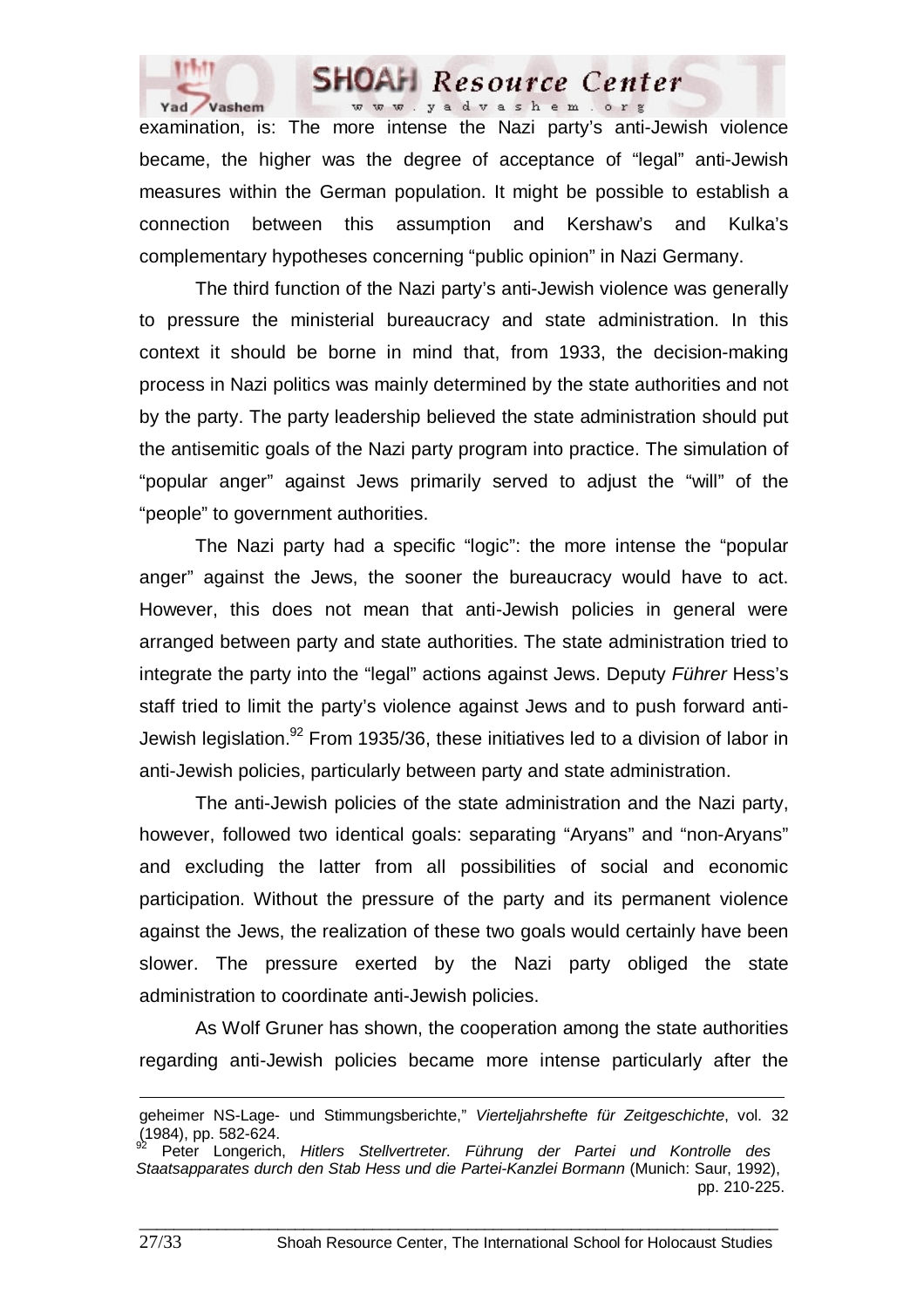

"Nuremberg Laws."93 This applied both to the government level and to municipal agencies, whose different anti-Jewish actions now were coordinated by the German Council of Municipalities (Deutscher Gemeindetag). This development was not only a consequence of party functionaries holding state offices at the municipal level. The municipal and local authorities also felt compelled by "popular anger" and enforced anti-Jewish politics in their own fields. Further research can shed light upon the complex decision-making process between party and state, which not only determined anti-Jewish policies but was characteristic of Nazi Germany in general.

The fourth function of the anti-Jewish violence was to transform party members into a "sworn community."<sup>94</sup> By exercising collective violence, inactive or "indifferent" party members would be integrated into the party apparatus. During the Weimar period, this had been a well-calculated effect of the street fights against Communists and Social Democrats staged by the SA.<sup>95</sup> After 1933, this function of violence was taken over by the party as a whole, because, in the course of the *Gleichschaltung*, the unity of the party apparatus was totally destroyed.<sup>96</sup> Within a few weeks the Nazi party, including its divisions and affiliated organizations, grew into a political body of almost 30 million members. It was extremely difficult to keep this mass organization together. The anti-Jewish violence, especially the organization of "popular anger," gave the party leadership the opportunity to coordinate the activities of the local cadres even better than before.

<sup>93</sup> Wolf Gruner, "Die NS-Judenverfolgung und die Kommunen. Zur wechselseitigen Dynamisierung von zentraler und lokaler Politik 1933-1941," *Vierteljahrshefte für Zeitgeschichte*, vol. 48 (2000), pp. 75-126; idem, *Öffentliche Wohlfahrt und Judenverfolgung. Wechselwirkungen lokaler und zentraler Politik im NS-Staat (1933-1942)* (Munich: Oldenbourg

<sup>2002).</sup> 94 David Bankier, *The Germans and the Final Solution: Public Opinion under Nazism* (Oxford: Blackwell, 1992), p. 155.

<sup>95</sup> Sven Reichardt, "Formen faschistischer Gewalt. Faschistische Kampfbünde in Italien und Deutschland nach dem Ersten Weltkrieg. Eine typologische Deutung ihrer Gewaltpropaganda während der Bewegungsphase des Faschismus," *Sociologus. Zeitschrift für empirische Ethnosoziologie und Ethnopsychologie*, vol. 51 (2001), pp. 55-88, especially pp. 79-81.

<sup>96</sup> Jeremy Noakes, "The Nazi Party and the Third Reich: The Myth and Reality of the One-Party State," in idem, ed., *Government, Party and People in Nazi Germany*, 2<sup>nd</sup> ed. (Exeter: Wheaton & Co., 1981), pp. 11-33, especially pp. 11-13; Hans Mommsen, "Die NSDAP als faschistische Partei," in Richard Saage, ed., *Das Scheitern diktatorischer Legitimationsmuster und die Zukunftsfähigkeit der Demokratie. Festschrift für Walter Euchner* (Berlin: Duncker & Humblot, 1995), pp. 257-271, especially pp. 269-270.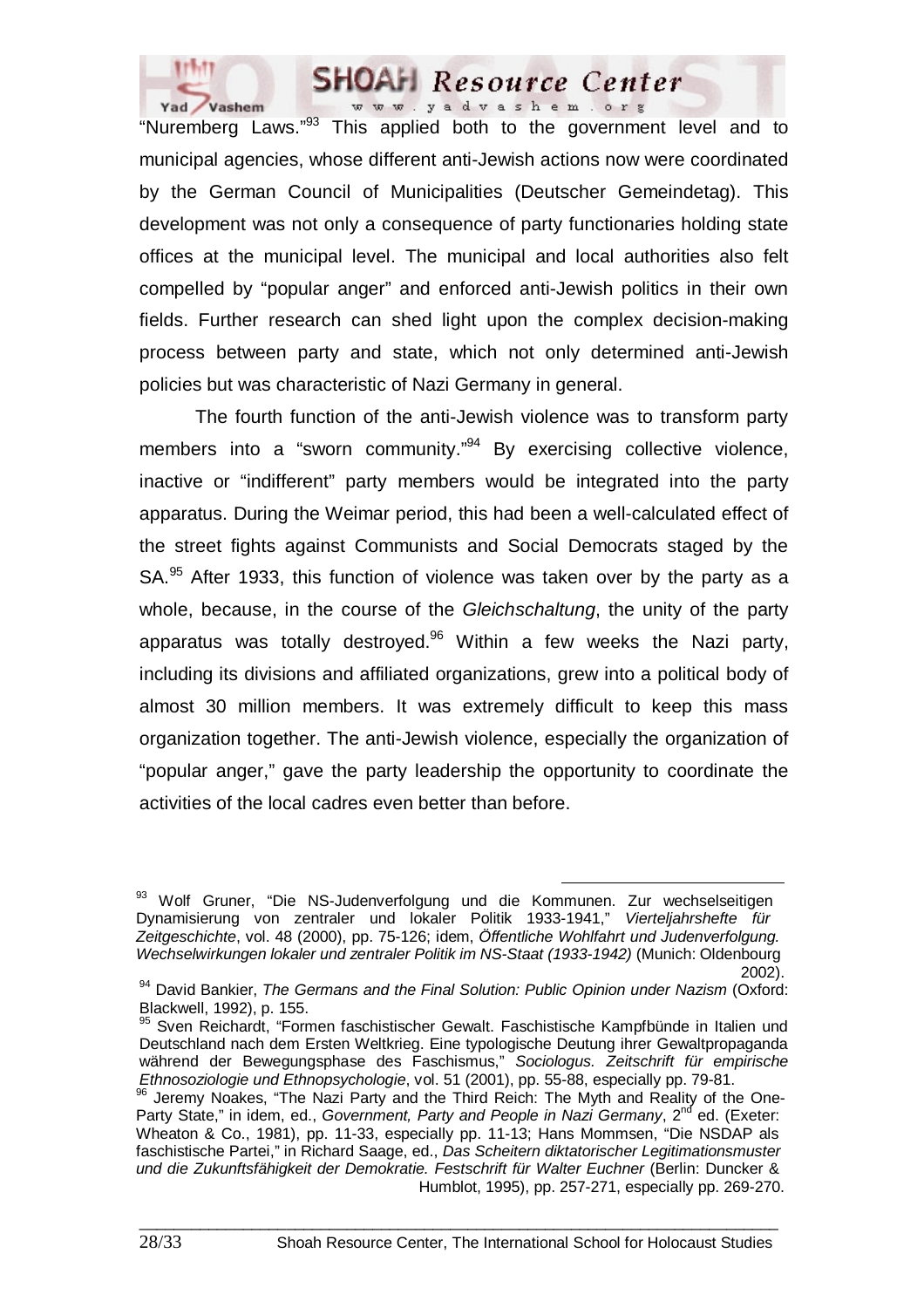

Nearly 95 percent of the Nazi party members, its divisions and affiliations, joined only after 1933. According to the party leadership, these new members had to be "taught" how to "behave" against "non-Aryans." This could be achieved by permanent antisemitic indoctrination.<sup>97</sup> Another possibility was to simulate "popular anger" and to engage these members in acts of anti-Jewish violence through party discipline. Both methods of antisemitic "education" were practiced constantly.

In this respect, Nazi party anti-Jewish violence was nearly congruent with the intention of mobilizing party activists and members.<sup>98</sup> Within the party apparatus, the simulation of "popular anger" was very important for activating local cadres. Concerning the "Jewish Question," the mobilization efforts failed, at least until 1935/36, because the social and material interests represented in the NSDAP were too heterogeneous. Party leaders complained constantly about functionaries, activists, and members "relating with Jews," or not participating in violent actions against Jews.<sup>99</sup> However, these complaints should not be interpreted as a complete failure of the party's inner anti-Jewish policy.

Regarding "relating with Jews" within the party, the medium-term developments of this form of "crime" or divergent behavior are informative. "Relating with Jews" within the Nazi party seems to have decreased drastically between 1935/36 and 1938/39. In the same period, party membership nearly doubled. Taking these two different developments into account, efforts to prevent party members from "relating with Jews" were successful. In addition, the increase of the Nazi party's anti-Jewish violence in 1937 and 1938, also points to a certain success of the party leadership in bringing party activists and members into line with regard to the "Jewish Question."

#### **Conclusions**

97 Antisemitic indoctrination in the Third Reich is generally *terra incognita.* See Jürgen Matthäus, "Ausbildungsziel Judenmord? Zum Stellenwert 'weltanschaulicher Schulung' im SSund Polizeiapparat," *Zeitschrift für Geschichtswissenschaft*, vol. 47 (1999), pp. 677-699; idem, "Warum wird über das Judentum geschult?' Die ideologische Vorbereitung der deutschen<br>Polizei auf den Holocaust," in Mallmann and Paul, eds., 'Heimatfront', pp. 100-124.

<sup>&</sup>lt;sup>98</sup> Hans Mommsen, Auschwitz, 17. Juli 1942. Der Weg zur europäischen "Endlösung *der Judenfrage"*, Munich 2002, pp. 28-40.

<sup>99</sup> See my article, "Parteigerichtsbarkeit und Parteiausschlüsse in der NSDAP, 1921-1945," *Zeitschrift für Geschichtswissenschaft*, vol. 48 (2000), pp. 965-989, especially pp. 977-979.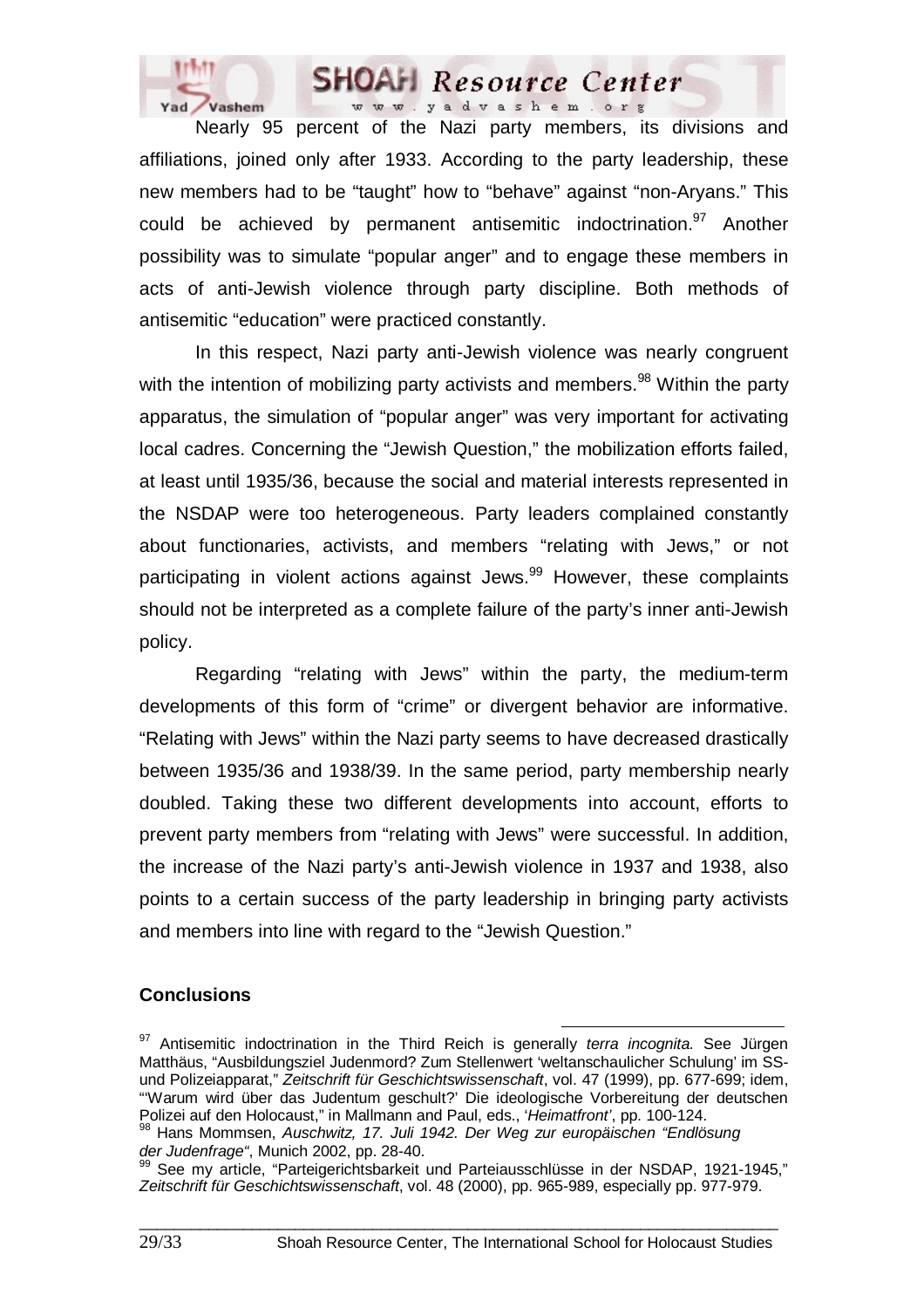

The following are some tentative comments on the social profile of the perpetrators and their motives. Both – profiles and motives – defy simplistic answers and require explanation. Between 1933 and 1939, the whole apparatus of the Nazi party and its affiliated organizations was involved in anti-Jewish violence. The party's violent acts were set into motion mostly by activists and members living next door to the victims. It is very important to note that these perpetrators in the Nazi party held only honorary offices. The great extent of the party's anti-Jewish violence that was organized by honorary functionaries or average party members living in the same social environment as the victims suggests that the opportunity to profit personally played a major role in the motivation for these perpetrators to engage in violence against Jews and Jewish property. Regarding the Nazi party, economic profiteering at the expense of the Jewish population became a mass phenomenon from 1935.

In his recent studies, Frank Bajohr has shown that "ordinary Germans" competed heavily in the take-over of Jewish property for their personal enrichment, particularly in "Aryanizing" Jewish enterprises and other possessions. This competition encompassed all of German society, and it was Nazi party activists who played the most active role.<sup>100</sup>

Beyond this, the above discussion of the Nazi party's anti-Jewish violence suggests that there was no definite social profile of the perpetrators. Violence against the Jews was not a marginal phenomenon of some "Nazi party radicals" whose social composition can be analyzed by traditional methods of empirical research. It was a mass phenomenon mainly put into practice by the party functionaries and members. After 1933, anti-Jewish violence increased drastically. This increase was a consequence of certain developments within the Nazi party and, therefore, resulted directly from the party's internal structure. Here I have tried to develop an argument by Michael H. Kater, put

 $100$  Frank Bajohr, "Verfolgung aus gesellschaftsgeschichtlicher Perspektive. Die wirtschaftliche Existenzvernichtung der Juden und die deutsche Gesellschaft," *Geschichte und Gesellschaft*, vol. 26 (2000), pp. 629-652; idem, "'Arisierung' als gesellschaftlicher Prozess. Verhalten, Strategien und Handlungsspielräume jüdischer Eigentümer und 'arischer' Erwerber," in Irmtrud Wojak and Peter Hayes, eds., '*Arisierung' im Nationalsozialismus. Volksgemeinschaft, Raub und Gedächtnis, Fritz Bauer Institute Year Book* (Frankfurt am Main: Campus, 2000), pp. 15-30; and Frank Bajohr, *Parvenüs und Profiteure. Korruption in der NS-Zeit* (Frankfurt am Main: Fischer, 2000), pp. 99-136.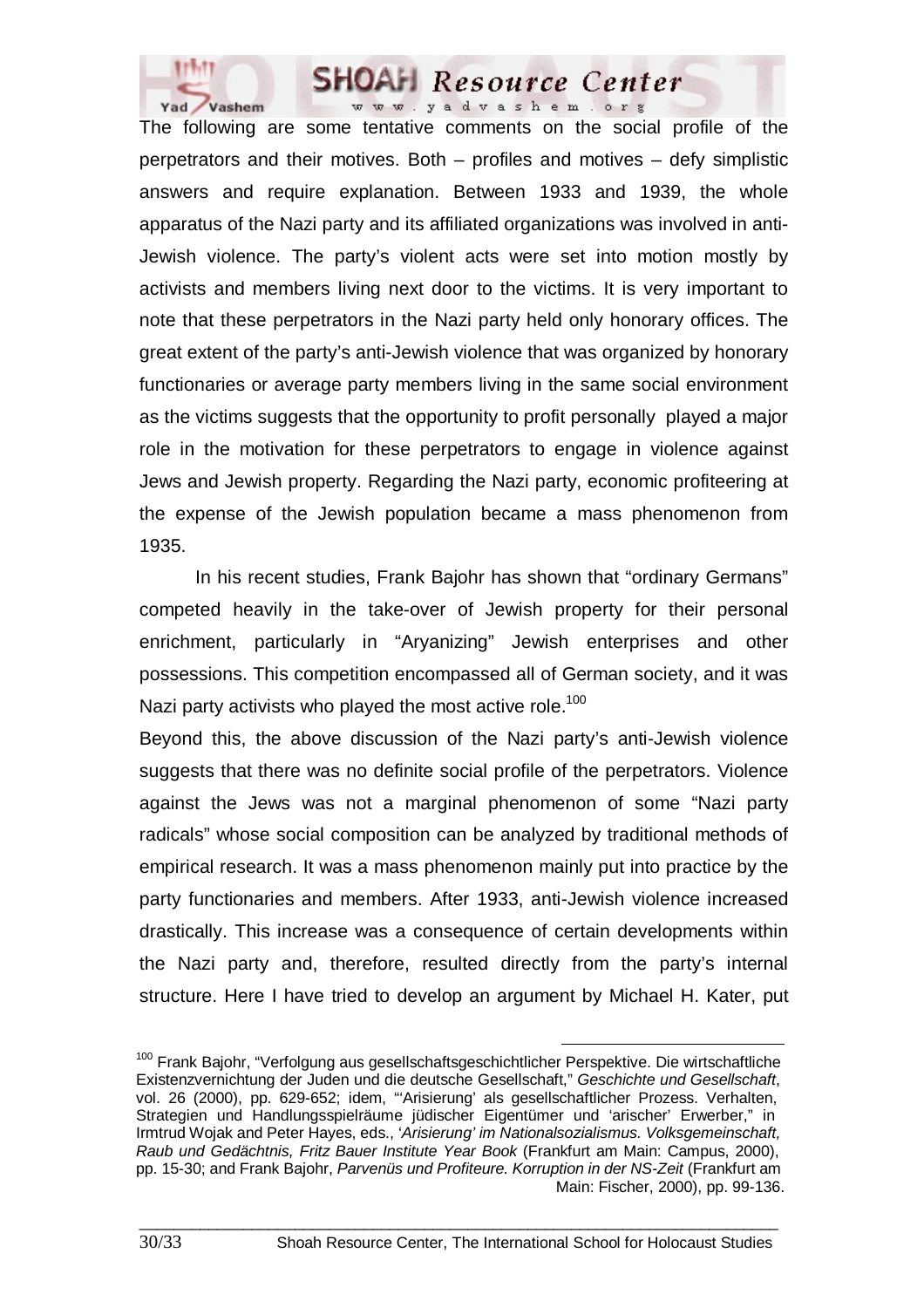

forward in an article evaluating the popular bases of everyday antisemitism in pre-war Nazi Germany. Analyzing the violence of the SA, he concluded, "in the early summer of 1933 every tenth male adult German was inimically disposed toward Jews."<sup>101</sup> My argument goes further and takes into account the Nazi party as a whole. It is my opinion that the party as a whole was inimically disposed toward Jews. Since we are speaking about a mass movement that included all social groups and all conceivable material interests, we should not make too sharp a distinction between "German society" and the "Nazi party."

Surely, many of the Nazi party's organizations were coercive. Still, the different social actions of its activists and members concerning the Jews have to be evaluated. In analyzing the emergence of patterns of action, whether the members of these organizations joined willingly or unwillingly is of limited relevance. Compulsory integration in the party, its divisions and affiliated organizations, cannot always be interpreted as non-conformity, and voluntary engagement in these organizations was not always equivalent to blind support. Individual and collective behavior, even in dictatorial regimes or authoritarian and hierarchical apparatuses like the Nazi party, tends to follow political norms and cultural values set by the ruling administrative bodies or religious authorities. From a sociological perspective, conformity to norms cannot be absolutely equated with a declared belief in the values underlying these norms. The degree of conformity to norms arises from individual social contexts.<sup>102</sup> Even if people were forced to join the Nazi party or its organizations, this did not automatically mean that they would not make use of the various opportunities this membership offered them. One of these opportunities was enrichment from Jewish property.

German society after 1933 represented a *Volksgemeinschaft* organized by the Nazi party. Like this *Volksgemeinschaft*, "popular anger" against the Jews was feigned by the party. This concurs with Hannah Arendt's observation that the Nazi party's character was generally a simulating one,

<sup>&</sup>lt;sup>101</sup> Michael H. Kater, "Everyday Anti-Semitism in Prewar Nazi Germany: The Popular Bases," *Yad Vashem Studies*, XVI (1984), pp. 138-168, especially pp. 151-152.

<sup>&</sup>lt;sup>102</sup> Rainer Maria Lepsius, "Plädoyer für eine Soziologisierung der beiden deutschen Diktaturen," in Christian Jansen, et al., eds., *Von der Aufgabe der Freiheit. Politische Verantwortung und bürgerliche Gesellschaft im 19. und 20. Jahrhundert. Festschrift für Hans Mommsen zum 5. November 1995* (Berlin: Akademie-Verlag, 1995), pp. 609-615, especially p. 614.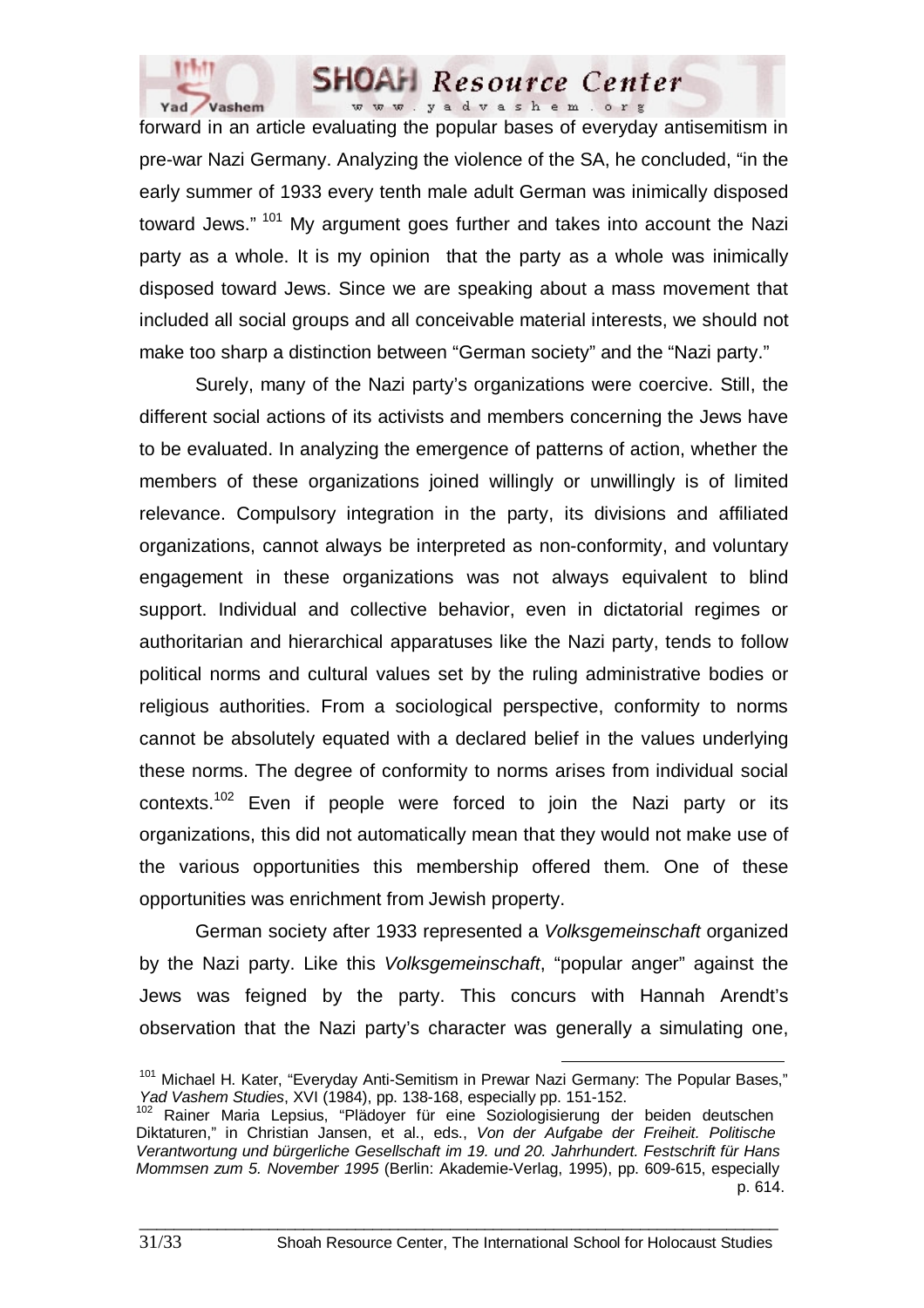

# **SHOAH** Resource Center

**Pretending to represent the whole German society.**<sup>103</sup> Paradoxically (and with pretending to represent the whole German society.<sup>103</sup> Paradoxically (and with destructive consequences for the victims, of course), the simulation of "popular anger" against Jews after 1933 became a self-fulfilling prophecy. The more intense anti-Jewish violence became, the more perpetrators were ready to take part in these acts. The more the Nazi party's membership grew, the more (potential) perpetrators were available.

It seems strange that a growing number of perpetrators was recruited out of the average population, even though mass mobilization against the Jews obviously did not occur publicly. The recruitment of perpetrators apparently did not take place in public, but as a distribution fight within the Nazi party itself. Regarding the "Jewish Question," "ordinary Germans" did not act violently against the Jews in public, but used the party's institutional framework to promote their own interests.

Finally, we might ask where analyzing the anti-Jewish violence of the Nazi party during the Third Reich might lead. In my opinion, it could generally lead us to a renewal of historical research on Nazi Germany's anti-Jewish policies. Regarding this violence, it is possible to question once again the social origins and the popular basis of all anti-Jewish policies. This is vital in order to understand the genesis of the Holocaust between 1941 and 1945. On the eve of World War II, German society had become accustomed to violence against Jews, with a significant part being perpetrated collectively. We need to know more about the forms, functions, and effects of this socialization.<sup>104</sup> In addition, research is needed into elements of continuity concerning anti-Jewish violence from 1933 to 1945. To what extent were the perpetrators of the Holocaust socialized by anti-Jewish violence in the years after 1933? And what were the destructive influences of violence on German society throughout Imperial Germany and the Weimar Republic?

With a detailed analysis of acts of anti-Jewish violence, it is possible to connect the perspective of the perpetrators with the perspective of the victims.

103 Hannah Arendt, *The Origins of Totalitarianism* (New York: Harcourt Brace, 1951), pp. 341- 388, especially pp. 371-372.

<sup>&</sup>lt;sup>104</sup> See Thomas Kühne, "Der nationalsozialistische Vernichtungskrieg im kulturellen Kontinuum des Zwanzigsten Jahrhunderts. Forschungsprobleme und Forschungstendenzen der Gesellschaftsgeschichte des Zweiten Weltkrieges. Zweiter Teil," *Archiv für Sozialgeschichte*, vol. 40 (2000), pp. 440-486. Kühne demands a long-term perspective concerning historical research on the Nazi extermination policies and the Holocaust.